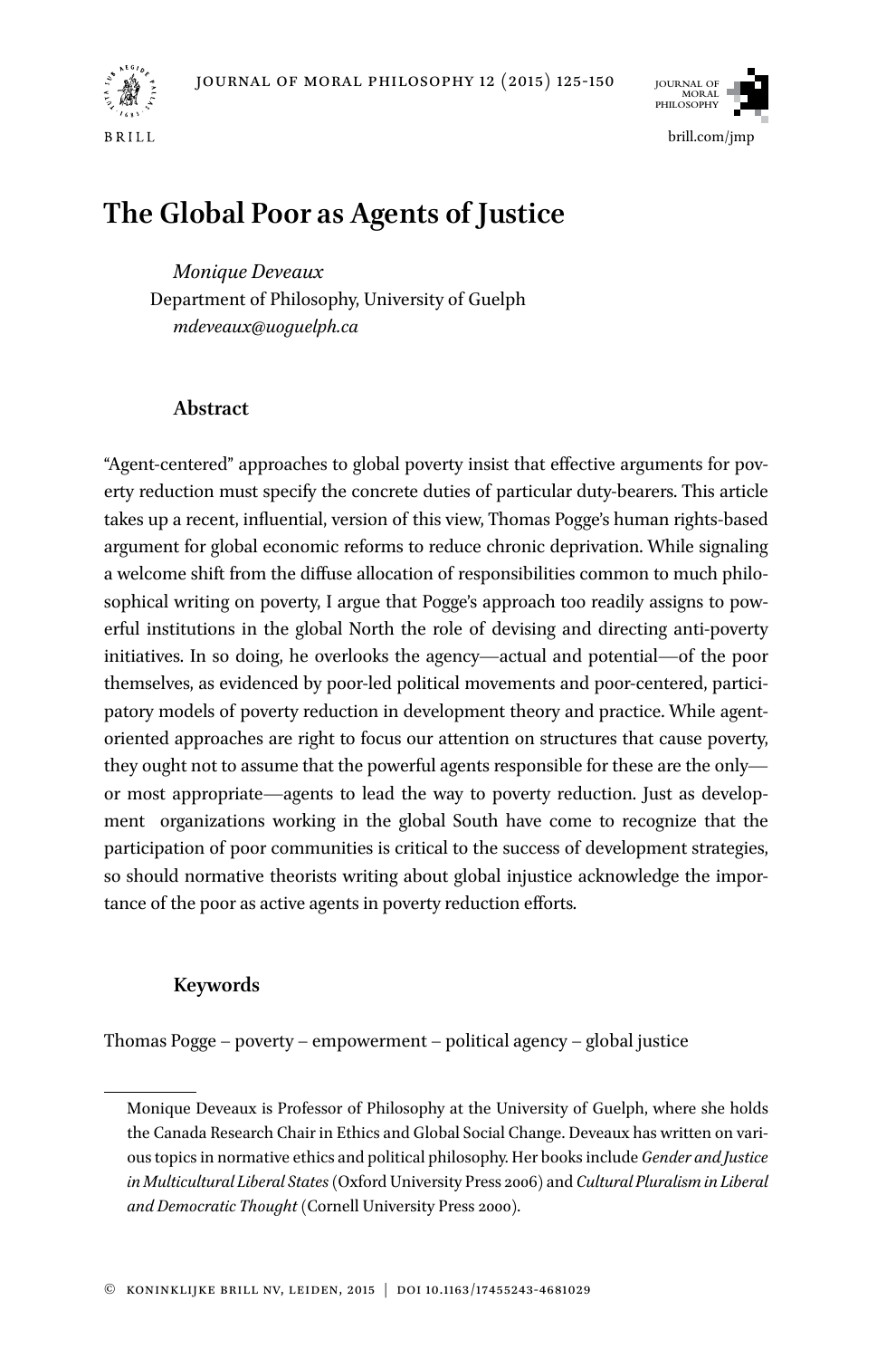Normative theorizing about poverty generally asks which moral duties arise in connection with severe human deprivation, and for what reasons. As moral debates about how best to respond to global inequality and poverty have evolved in recent years, however, some thinkers have been moved to do more than enumerate and justify broad obligations to help the world's poor. Rejecting the overly diffuse account of duties to meet acute needs that is characteristic of much writing in this area, some leading ethicists now insist that the force and credibility of moral arguments regarding poverty depend upon the identification of *particular* duty-bearers and *specific* obligations. Focusing on concrete agents and their duties rather than on would-be recipients and their needs, this 'agent-centered' approach to poverty,<sup>1</sup> as I shall call it, was first defended by Onora O'Neill, employing a Kantian, action-based moral framework.2 More recently, it has been advanced by Thomas Pogge, using a human rights-based argument to assign poverty-alleviating obligations to global institutions whose trade policies and economic practices harm the poor in developing countries.3 In focusing upon agents and their duties, this approach distinguishes itself from consequentialist and some virtue-ethical responses to poverty, according to which obligations arise from the sheer *fact* of suffering and need.4 The contrast is sharpest in relation to Utilitarian writings on poverty, which assign responsibility very broadly to any entity that is conceivably in a position to help—including individuals with resources exceeding the minimum necessary to meet their own basic needs.<sup>5</sup>

<sup>1</sup> I use the term 'agent-centered approach' to refer to normative perspectives on poverty and global justice that foreground the moral duties of agents. Note that this usage contrasts with Amartya Sen's use of the phrase 'agent-oriented view,' by which he means an approach to development and capability-building that treats the intended beneficiaries of development as active agents towards this end. See Sen, *Development as Freedom* (New York: Anchor Books, 1999).

<sup>2</sup> See especially Onora O'Neill, *Bounds of Justice* (Cambridge: Cambridge University Press, 2000) and O'Neill, 'Agents of Justice,' in *Global Justice*, ed. Thomas Pogge (Oxford: Blackwell Publishers, 2001), pp. 188–203.

<sup>3</sup> Thomas Pogge, *World Poverty and Human Rights*, 2nd edition (Malden, ma.: Polity Press, 2008).

<sup>4</sup> Peter Singer's 'Famine, Affluence and Morality,' *Philosophy and Public Affairs* 1 (1972), pp. 229–43, remains the classic statement of an act-Utilitarian approach to poverty. Examples of broadly virtue-ethical responses include Nigel Dower's 'The Nature and Scope of Development Ethics,' *Journal of Global Ethics* 4 (2008), pp. 183–93, and Abigail Gosselin's *Global Poverty and Individual Responsibility* (Plymouth, u.k.: Lexington Books, 2009).

<sup>5</sup> As Andrew Kuper notes, 'the 'we' that Singer addresses are single and fairly undifferentiated wealthy individuals.' See Kuper, 'More Than Charity: Cosmopolitan Alternatives to the 'Singer Solution," *Ethics and International Affairs* 16 (2002), pp. 107–28, at p. 16.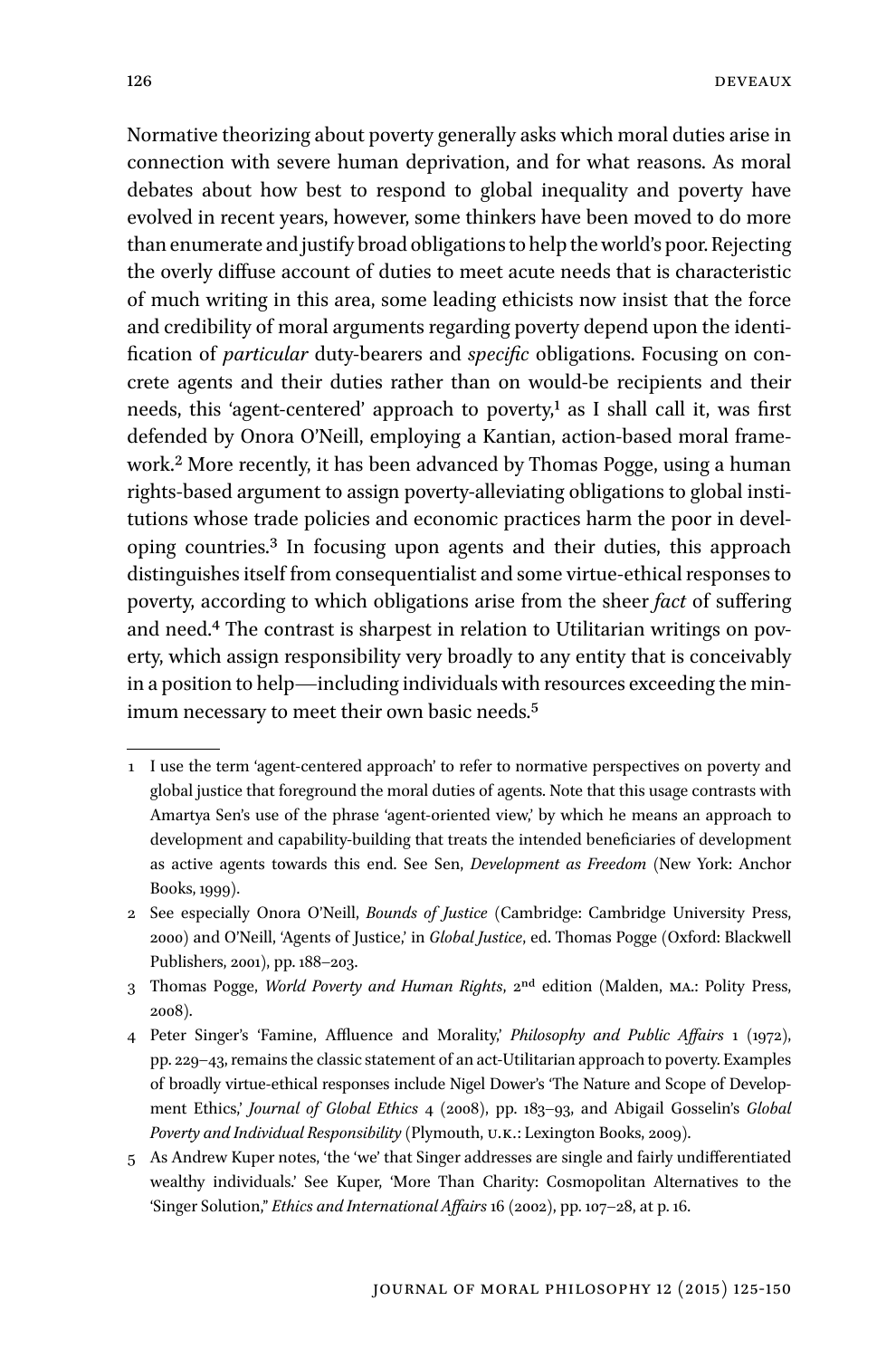The claim that a sound moral argument for poverty reduction must designate particular 'agents of justice'<sup>6</sup> signals a welcome shift in global justice theorizing: by connecting normative claims to poverty relief with individuals and institutions whose roles and capacities enable—or indeed, require—them to undertake effective action, we move away from aspirational yet arguably ineffective arguments for reducing poverty. But this move comes at a cost, as I shall argue. In assigning poverty-related obligations to the governments and institutions—and to a lesser extent, citizens—of affluent states and regions, the agent-centered approach has tended to ignore the actual and potential agency of the poor themselves. Stressing capability (O'Neill) and culpability (Pogge) as the key criteria for designating agents of global justice, this view easily overlooks the vital political contributions and perspectives of less powerful individuals and groups—namely, the poor and their advocates. This is not an inevitable feature of the agent-centered approach, however: proponents can, and should, expand their account of those who can act as agents to reduce global poverty. Political movements of the poor in the global South, and national and transnational pro-poor advocacy networks, are a few examples of how poor communities can contribute valuable perspectives and muchneeded policy proposals aimed at curtailing severe poverty.

In contrast to the mainly institutional actors emphasized by the agentcentered view, the poor and their advocates are positioned differently as moral and political agents with respect to poverty reduction. In the first place, their status as moral agents does not derive from any responsibility for contributing to the structural apparatus of poverty, a role that Pogge ascribes to global economic institutions. Nor is it attributable to their greater capacities as agents with ample power and demonstrated scope for action, as O'Neill's account emphasizes.7 Rather, the moral agency of the poor arguably stems from their capacity for moral concern and action in response to their own lived experience of poverty, and those of their families and communities. In the case of poor advocacy groups, the capacity and motivation for moral action follow from bearing witness to the experiences of the poor, and from a concern for social justice. Close-up knowledge of poverty, and the political solidarity it can engender, may also make poor communities and their advocacy organizations more effective as *political* agents in certain contexts, especially if they receive practical support. The perspectives that the poor and their advocates can bring to anti-poverty efforts may be especially important in part because their

<sup>6</sup> O'Neill, 'Agents of Justice.'

<sup>7</sup> See especially her 'Transnational Economic Justice,' in *Bounds of Justice*, and 'Agents of Justice.'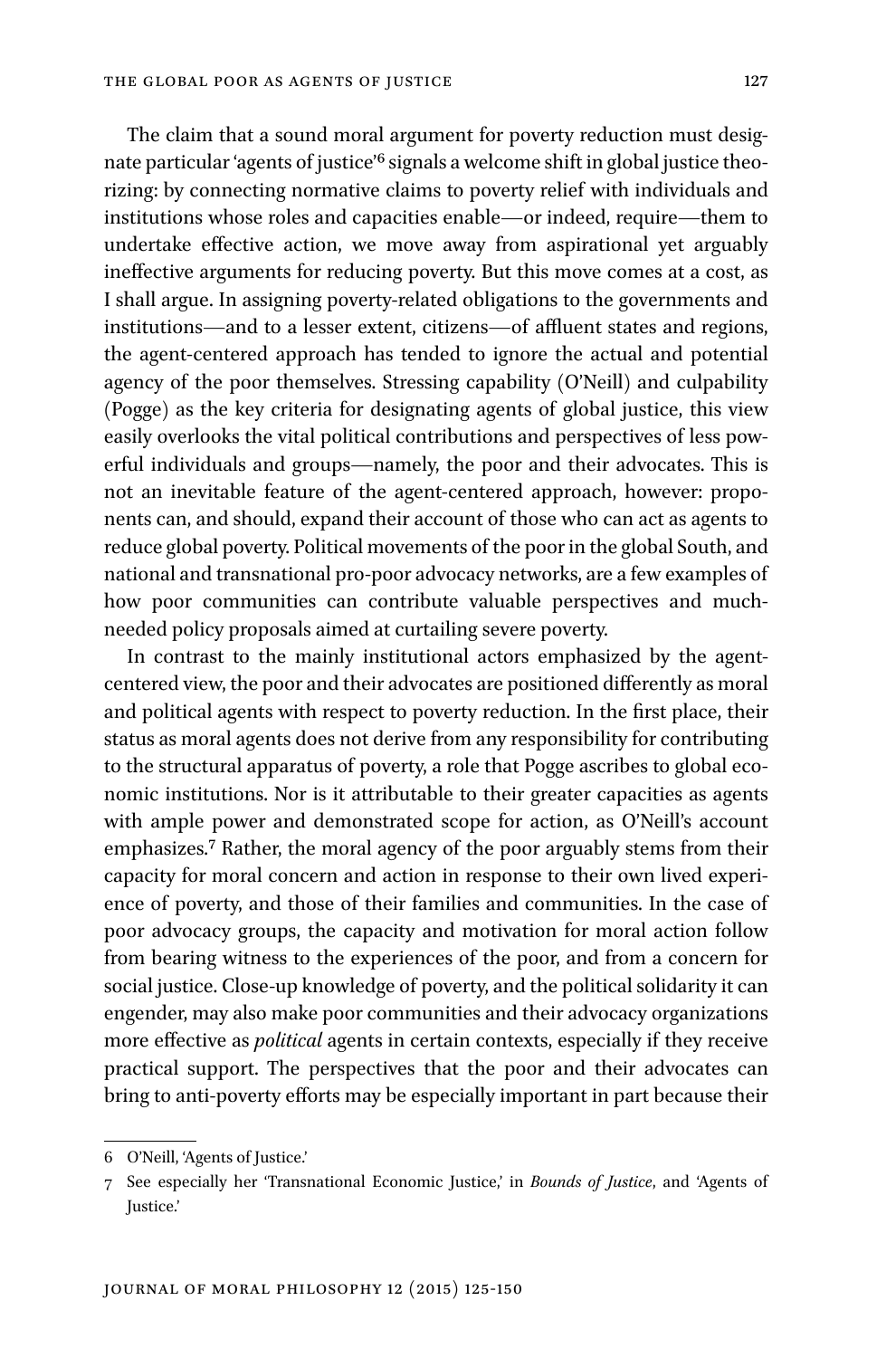agendas differ from those of transnational institutions and governments: they aim not only to reduce material deprivation, but to empower—socially and politically—those living in poverty.

Below, I argue that Pogge's influential version of the agent-oriented approach to global justice can and should take a wider view of the agents of change: specifically, it should consider poor communities and pro-poor solidarity networks and movements as critical contributors to efforts to end extreme need. To do so will require four conceptual shifts or modifications, however. First, it will require that we disaggregate the question of which agents are responsible for causing harm from the questions of which actors can potentially reduce poverty, and which are best suited to which tasks. This in turn requires, secondly, a critical reassessment of the role of those actors to which the agent-centered view has tended to assign duties—namely, powerful institutions and citizens in affluent regions. Given their interests, institutions and individuals in the global North may not always, pace Pogge, be best placed to *direct* poverty reduction and development strategies for poor countries; in some instances, genuine change may be better served by pressuring such actors to support the initiatives of collectives in the global South working for pro-poor economic and legal reforms. Third, it will require that the capability criterion at the core of the agent-centered view not be understood as synonymous with existing power (or demonstrated scope for agency). Lastly and relatedly, recognizing the prospective agency of the poor is connected to an expanded view of the aims of poverty reduction, one that includes the social and economic empowerment of the poor.

By recognizing the role that empowered poor communities can play in struggles to reverse chronic poverty, an agent-centered view expanded along the lines suggested here would follow an increasing number of development ethicists and practitioners in acknowledging the poor and their advocates as sources of knowledge, decision-making, and action, rather than seeing them solely as the *beneficiaries* of such efforts. Critiques of development practices have yielded approaches that foreground the participation and perspectives of the poor. While these of course need to be viewed with some skepticism particularly since mainstream institutions such as the World Bank have taken up the poor-centered rhetoric—normative theorizing about poverty reduction could still, I suggest, benefit from the insights of these approaches. More generally, critical reflection on the position of the poor in theories of global justice should lead moral and political philosophers to recognize that the poor ought to be counted among those who can, with appropriate support and opportunities, reliably serve as agents of justice. Admittedly, the political mobilization of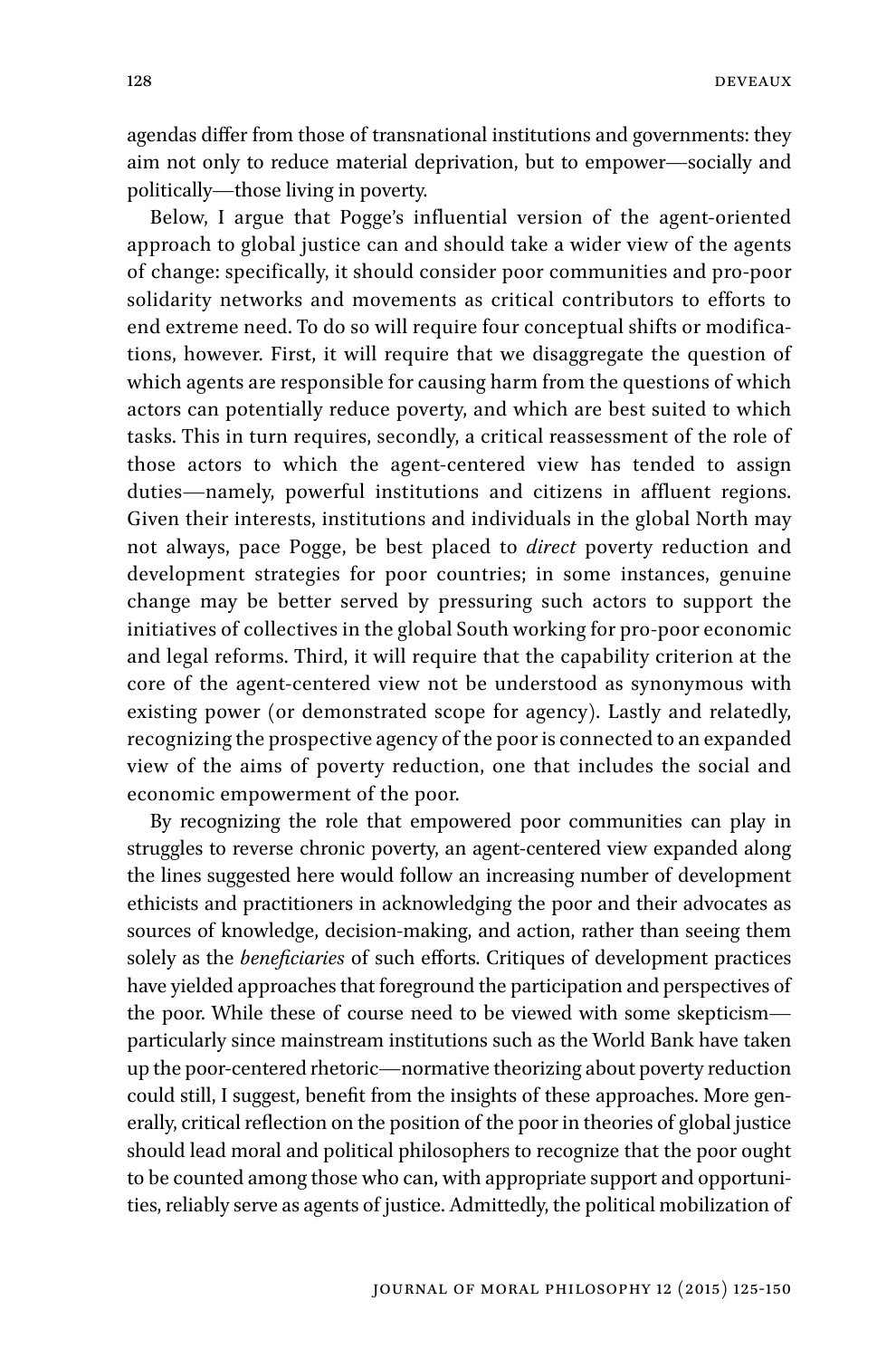the poor, often uncoordinated and lacking an effective collective form,<sup>8</sup> cannot magically bring about the kind of far-reaching, global institutional economic reforms that Pogge urges. Nor should it displace the efforts and advocacy of individuals and institutions in rich states, where these are genuinely constructive. But if the enfranchisement and empowerment of the poor are central goals of global justice, then political movements and initiatives that aim directly at these deserve our serious attention. By expanding its conception of the agents of global justice and thinking more critically about their respective roles and capacities, the agent-centered view becomes more alive to the democratic (and radical) possibilities of deontological perspectives on global justice, all of which share a concern with the vulnerability and disempowerment of persons.

## **1 Negative Duties and Powerful Agents**

For Pogge, it is actors in the global North—governments, national and transnational economic and political institutions, multinational corporations, but also citizens—that are the proper duty-bearers of moral obligations to reduce poverty and chronic unmet needs. The designation of institutional entities such as the World Trade Organization (wto) as duty bearers might strike some as odd, but for Pogge, these are indeed moral agents (in a non-Kantian sense): like groups or collectivities of persons, which are generally thought to possess moral agency,<sup>9</sup> they can act in ways that promote the welfare of persons or, contrarily, inflict harm for which they can be said to be responsible. That Pogge assigns the greatest share of moral responsibility for poverty alleviation to transnational economic institutions like the wto is due in part to their assumed greater capabilities vis à vis the tasks at hand,<sup>10</sup> since reforms to 'rules governing transnational trade, lending, investment, resource use … [and] intellectual property' are in his view key to poverty reduction.<sup>11</sup> Just as importantly,

<sup>8</sup> See Lars Engberg-Pederson and Neil Webster, 'Political Agencies and Spaces,' in *In the Name of the Poor: Contesting Political Space for Poverty Reduction*, ed. N. Webster and L. Engberg-Pedersen (London and New York: Zed Books, 2002), pp. 255–71, esp. pp. 256–58.

<sup>9</sup> Vinit Haksar, 'Moral Agents,' in *Routledge Encyclopedia of Philosophy*, ed. E. Craig (London: Routledge Press, 1998).

<sup>10</sup> Citizens of affluent states, he notes, also bear indirect responsibility insofar as they help to uphold these institutions through their elected governments. See Pogge, *World Poverty*, p. 70, and Pogge, *Politics as Usual: What Lies Behind the Pro-Poor Rhetoric* (Cambridge: Polity Press, 2010), pp. 29–30.

<sup>11</sup> Pogge, *Politics as Usual*, p. 53.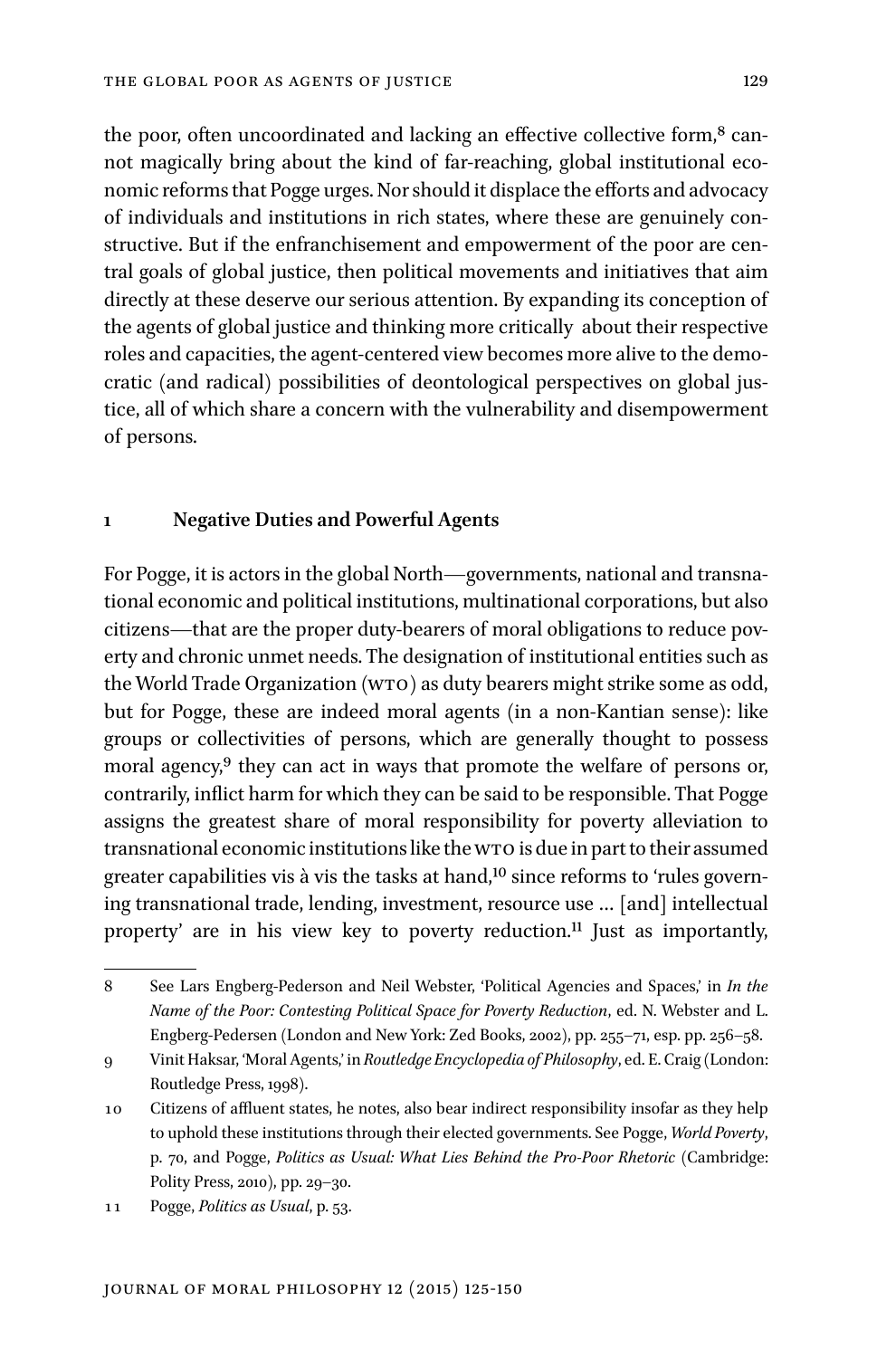however, according to his 'institutional view' it is *these* institutions that have created and continue to coercively uphold arrangements that perpetuate North-South inequality and poverty. Pogge cites three specific sources of responsibility: the 'international resource and borrowing privilege, which contributes 'to the high incidence of oppressive and corrupt rules in the less developed countries'; the 'international treaty privilege'; and the 'international arms privilege.'12 As a consequence of these factors, global economic institutions bear primary responsibility for reforming the systems of trade and finance.<sup>13</sup>

For Pogge, the question of which agents ought to undertake to transform the structures and circumstances that perpetuate severe poverty is clearly bundled together with the question of which entities hold broad responsibility for causing severe poverty. Nor is he unusual in connecting these two questions: defenders of broadly deontological perspectives of poverty and underdevelopment frequently make this move.<sup>14</sup> Pogge's human rights-based argument, which imparts negative duties to agents whose actions lead to human rights violations and uncompensated harm, makes this link a natural one: extending the logic of classic negative liberty rights, Pogge contends that we all have a negative duty not to perpetuate systems or arrangements that prevent others from enjoying secure access to the basic necessities of life, in violation of their human rights.15 Those institutions and economic structures that contribute most directly to the impoverishment of the global poor bear the greatest responsibility for initiating reform, he reasons. Insofar as Pogge's negative duties argument does not separate out the historical question of who or what bears primary responsibility for causing harm from the political question of which agents ought to direct processes of poverty reduction, it will tend to assume that governments and powerful institutions should direct or lead all poverty reduction efforts. This is particularly so given Pogge's claim that 'even small changes in the rules governing international trade, lending in investment, resource use, or intellectual property can have a huge impact on the

<sup>12</sup> Pogge, *Politics as Usual*, p. 49.

<sup>13</sup> *World Poverty and Human Rights*, p. 70, and Pogge, 'Human Rights and Human Responsibilities,' in *Global Justice and Transnational Politics*, ed. Pablo De Grieff and Ciaran Cronin (Cambridge, ma.: mit Press, 2002), pp. 164–85, at p. 169.

<sup>14</sup> For example, writing on the goal of alleviating acute poverty, Bashshar Haydar claims that 'Determining the appropriate level of responsibility [for poverty] is … motivated by the need to answer the question of who should do what, and when, in order to alleviate extreme poverty.' Haydar, 'Extreme Poverty and Global Responsibility,' *Metaphilosophy* 36 (2005), pp. 240–53, at p. 251.

<sup>15</sup> Pogge, *World Poverty*, p. 66.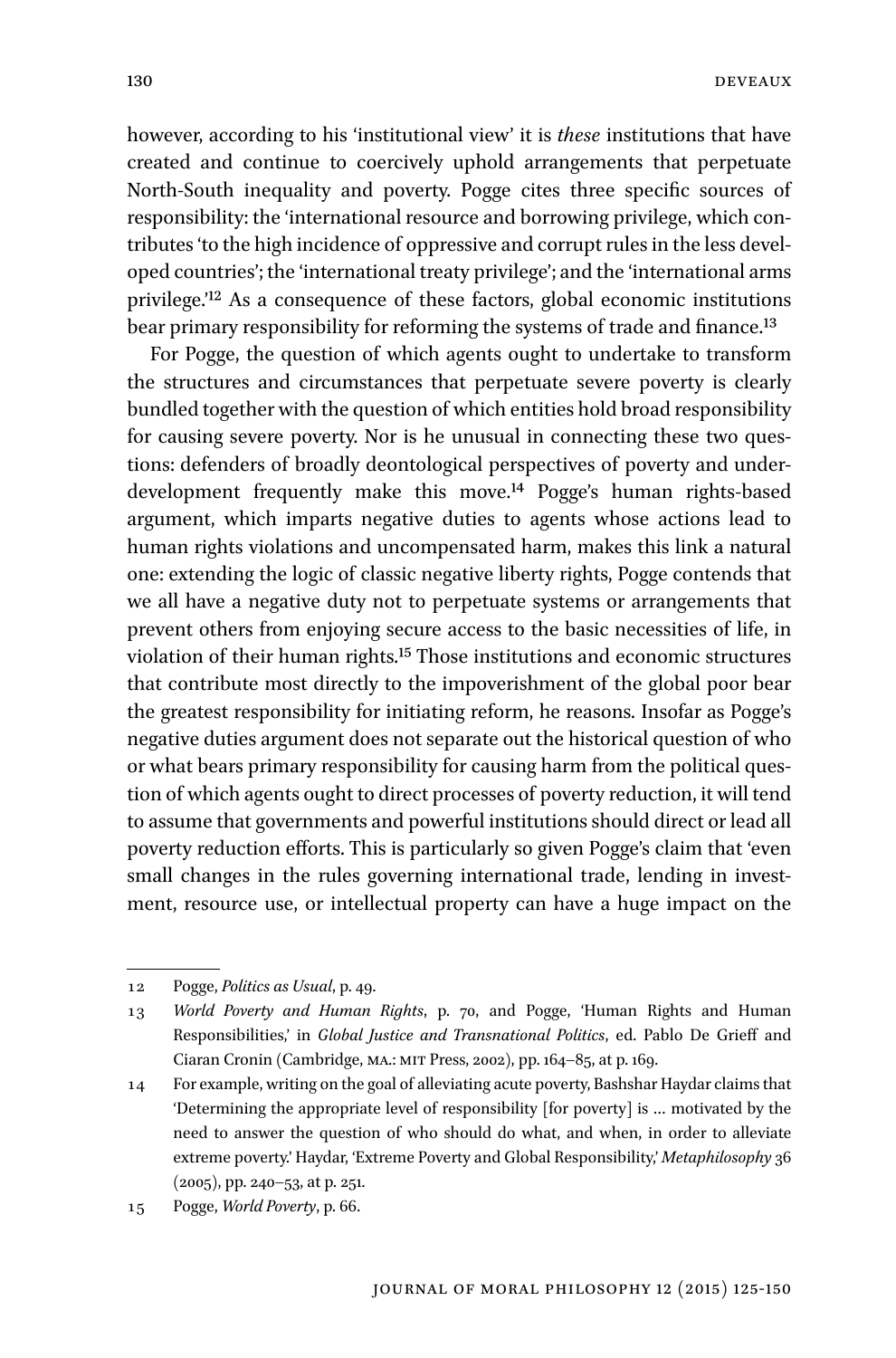global incidence of life-threatening poverty.'16 It is for this reason that he insists that 'the path of global institutional reform is far more realistic' than alternative paths to poverty reduction.17 Unlike Peter Singer and certain other philosophers writing on poverty, Pogge has expressed skepticism about the propensity of non-governmental organizations (ngos) to reduce chronic poverty.18

#### **2 What Kind of Agents are the Poor?**

Pogge is likely correct that the injustices imbedded in global trade regimes, and the lending and investment practices of transnational financial institutions, are chief causes of entrenched poverty in poor countries; he is also, no doubt, right to claim that the coordinated efforts of governments and global economic institutions are needed to effect major structural changes to these arrangements. It is not clear, however, that these entities as they currently exist are always the sole, or—in some contexts—the most trustworthy and capable agents of justice. There are good reasons to disaggregate the questions of responsibility for poverty and an agent's capacities from the question of which agents should, in different contexts, determine and direct the various processes of poverty reduction. Responsibility and capability do not automatically make a particular agent the most suitable actor in a given context. Most obviously, an entity like a multinational mining corporation may be chiefly responsible for causing food scarcity in a particular region as a result of mining practices that have led to the destruction of local farming activity; and while it may have the power and capability to transform these practices (and so to reduce the community's poverty), it may well lack the interest and motivation to act against its own perceived interests in support of serious reforms. Similarly, transnational economic institutions like the World Bank and the

<sup>16</sup> Pogge, *Politics as Usual*, p. 53.

<sup>17</sup> Pogge, *Politics as Usual*, p. 55.

<sup>18</sup> Peter Singer, *The Life You Can Save* (New York: Random House, 2009). For a critique of Pogge's position on the role of non-governmental organizations in poverty reduction, see Lisa Fuller, 'Poverty Relief, Global Institutions, and the Problem of Compliance,' *Journal of Moral Philosophy* 2 (2005), pp. 285–97. Advocacy organizations that target the policies of global economic institutions are more welcome: Pogge is an ardent supporter of the international group, asap (Academics Stand Against Poverty). See Thomas Pogge and Luis Cabrera, 'Outreach, Impact, Collaboration: Why Academics Should Stand Against Poverty,' *Ethics & International Affairs* 26 (2012), pp. 163–82.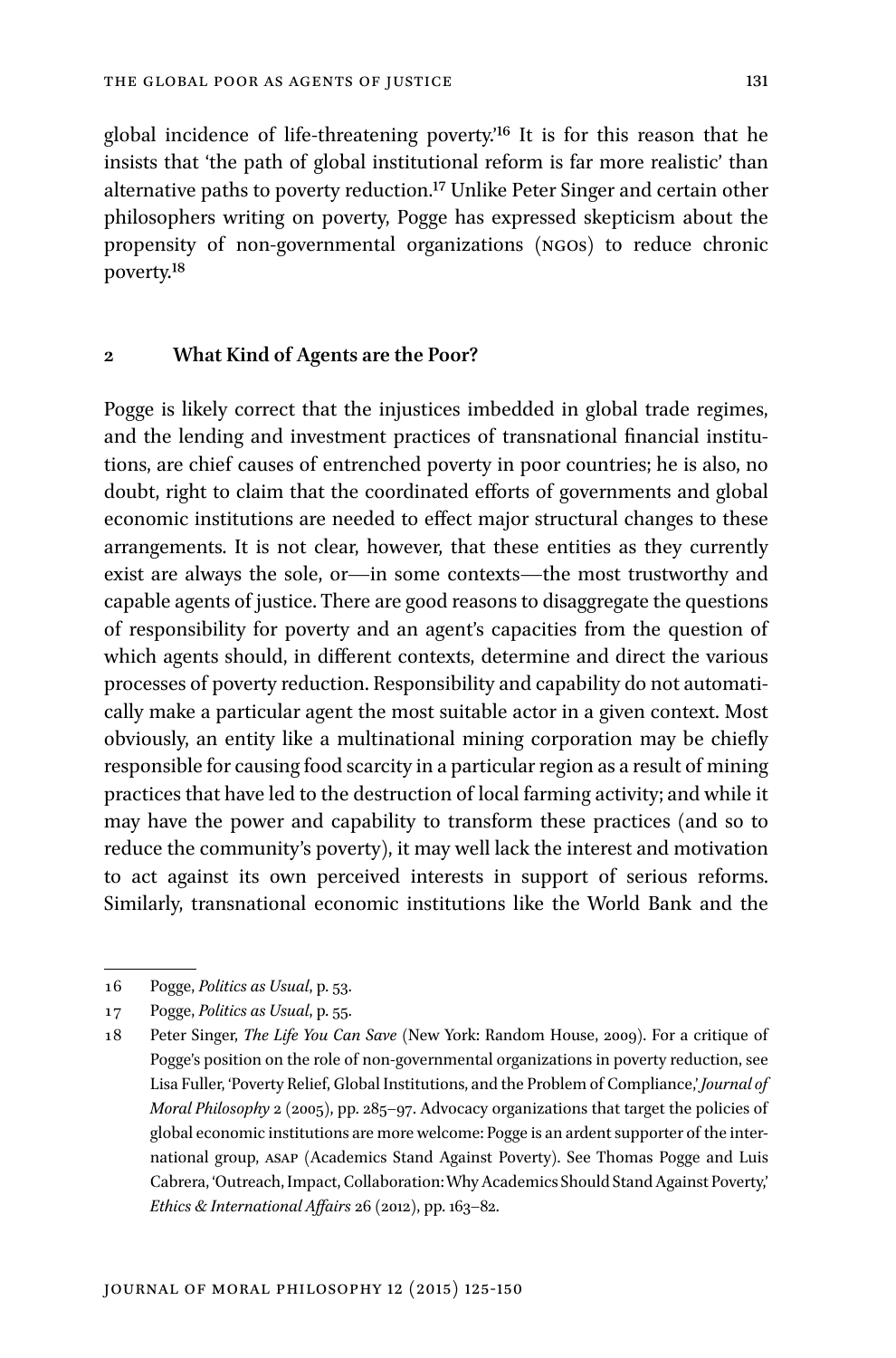International Monetary Fund, and the governments of affluent states, are certainly powerful agents, but they frequently have political and economic agendas that are in tension with the goal of deep reductions in the poverty of populations of the global South.

Beyond the matter of interests and motivations, there are also relevant differences among prospective agents of justice that could make certain actors better placed to undertake certain tasks, especially if we view empowering poor individuals and communities as an important goal. In recent years, a more complex view of poverty as multi-faceted powerlessness has emerged in development circles and among civil society organizations grappling with the effects of globalization. The antidote to such powerlessness is, in part, the expansion of poor-centered strategies for poverty reduction that explicitly foreground the participation and input of poor communities. Pro-poor activism that follows from this approach, while decentralized and wide-ranging, aims to change the policies and structures that prevent poor communities from accessing the resources necessary to escape poverty.<sup>19</sup> Solidarity and social-justice-based organizations in the global South whose membership includes the communities for whom they advocate—informal workers, industrial workers in jurisdictions with labor protections, the unemployed, and so forth—have contributed to what is known as a 'poor-led' or 'pro-poor' approach to fighting poverty, stressing the need to empower poor communities. The work of these groups and networks can have a real impact on national legislation that impacts the lives of the poor.20 In some Latin American countries, grassroots poor organizations have successfully fought for the implementation of poor-empowering 'social protection' schemes,<sup>21</sup> such as minimum basic income programs and cash transfers to the poor.

The poor and their advocates are moral agents in importantly different ways than transnational economic institutions, corporations, and governments:

<sup>19</sup> Lars Engberg-Pedersen and Neil Webster, 'Introduction to Political Space,' in *In the Name of the Poor: Contesting Political Space for Poverty Reduction*, ed. N. Webster and L. Engberg-Pedersen (London and New York: Zed Books, 2002), pp. 1–29, at p. 7.

<sup>20</sup> One prominent example is the global network wiego ('Women in Informal Employment: Globalizing and Organizing'), which works to improve labor legislation and social protection for female informal workers in several countries through advocacy; a recent victory was the passing of the Unorganized Sector Workers Social Security Bill in India in 2008.

<sup>21</sup> 'Social protection' as an approach to poverty reduction in the developing world has been proposed by development economists for countries in south Asia, Latin America, and sub-Saharan Africa. See for example Armando Barrientos and David Hulme, *Social Protection for the Poor and Poorest* (Basingstoke, u.k. and New York: Palgrave MacMillan, 2008).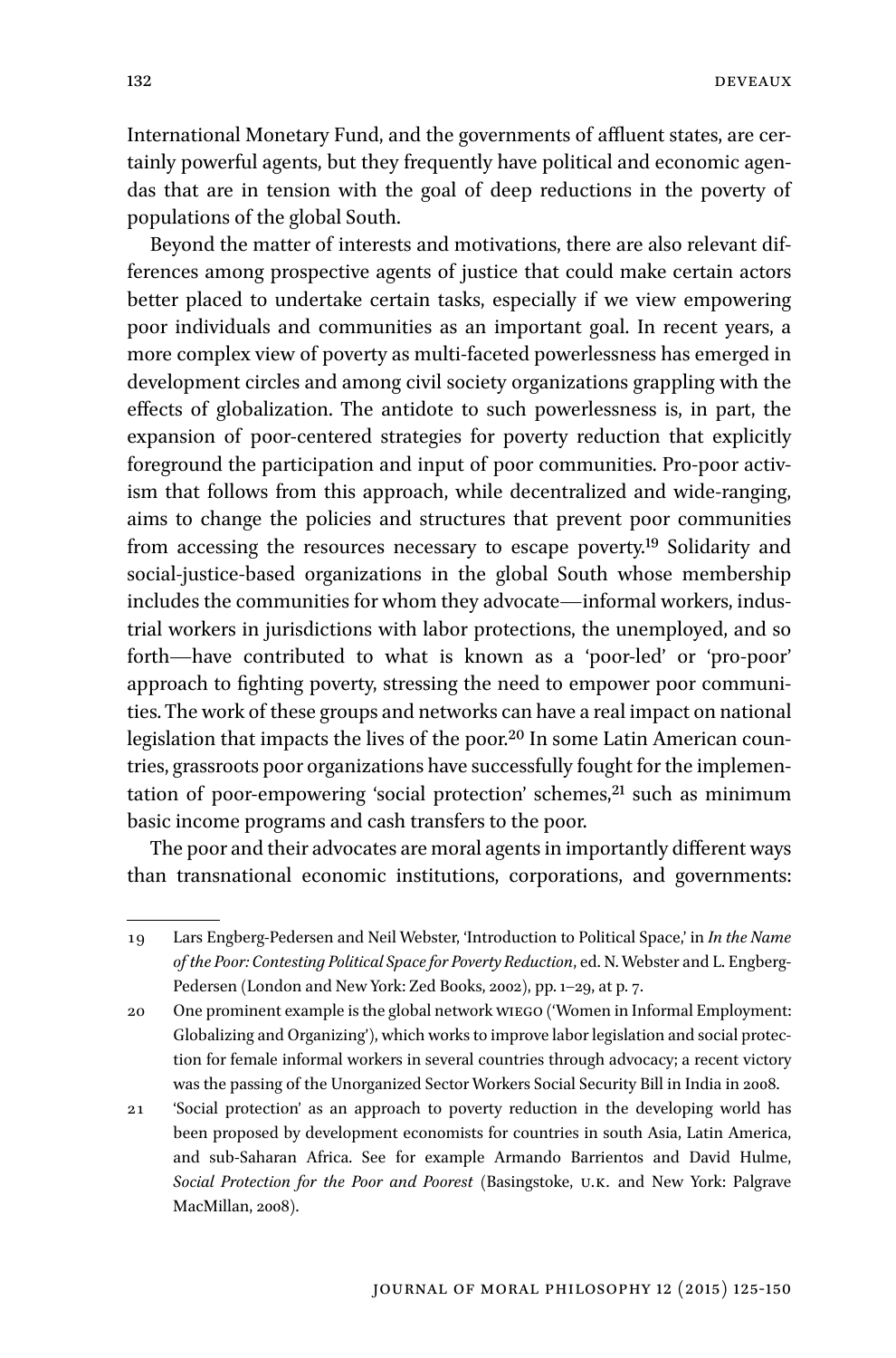unlike these latter agents, it is their resolve and capacity to promote the welfare of the poor that qualifies them as moral agents, rather than any demonstrated responsibility for causing poverty. Nor is it clearly the case that the poor have, strictly speaking, special moral *duties* (in the Kantian sense) to alleviate poverty. Although we might say that the poor's duties are commensurate with their capabilities—as Luis Cabrera has recently argued $22$ —the language of duties does not quite capture the nature of the poor's agency with respect to reducing poverty. Rather, the poor might best be seen as having standing as moral agents because of their capacity for morally motivated action (in the sense described earlier). To the extent that we can say, from an agent-centered perspective, that the poor have moral *duties* vis à vis poverty, these can only be general ones: the duty to respond as best they can to the poverty in which they

find themselves and their families, and where possible, to undertake acts of solidarity with fellow persons living in poverty. Supporting fellow workers' attempts to unionize one's workplace, or contributing to the work of poor advocacy groups, are a few examples of such solidarity. Individuals living in poor countries are also sometimes better able to give concrete help to poor persons in distress: Cabrera, for example, discusses the critical assistance (food, shelter, and medical attention) that comparatively well-off persons in poor countries routinely give to their compatriots who are making risky and illegal border crossings.23

As political agents, then, poor communities and pro-poor organizations also differ from powerful institutions in the global North, for their actions are shaped by the experience of poverty and often by considerations of solidarity with the poor. These differences do not necessarily suggest that they have any unique capability where poverty reduction is concerned (though they may have a better vantage point for effecting change); it seems clear that severe poverty cannot be ended single-handedly by poor mobilization. But given the different motivations and insights of poor communities and organizations, we have good reason to take seriously their contributions to poverty reduction strategies—particularly if the empowerment of the poor is taken to be a central goal of poverty reduction. These critical differences suggest why it is a mistake to overlook the poor as moral and political agents in efforts to reduce poverty, and why political advocacy by the poor, as well as poorled economic reforms, should be seen as part of the broader struggle against global injustice.

<sup>22</sup> Luis Cabrera, *The Practice of Global Citizenship* (Cambridge: Cambridge University Press, 2010), p. 6.

<sup>23</sup> Cabrera, *The Practice of Global Citizenship*, chapter 6.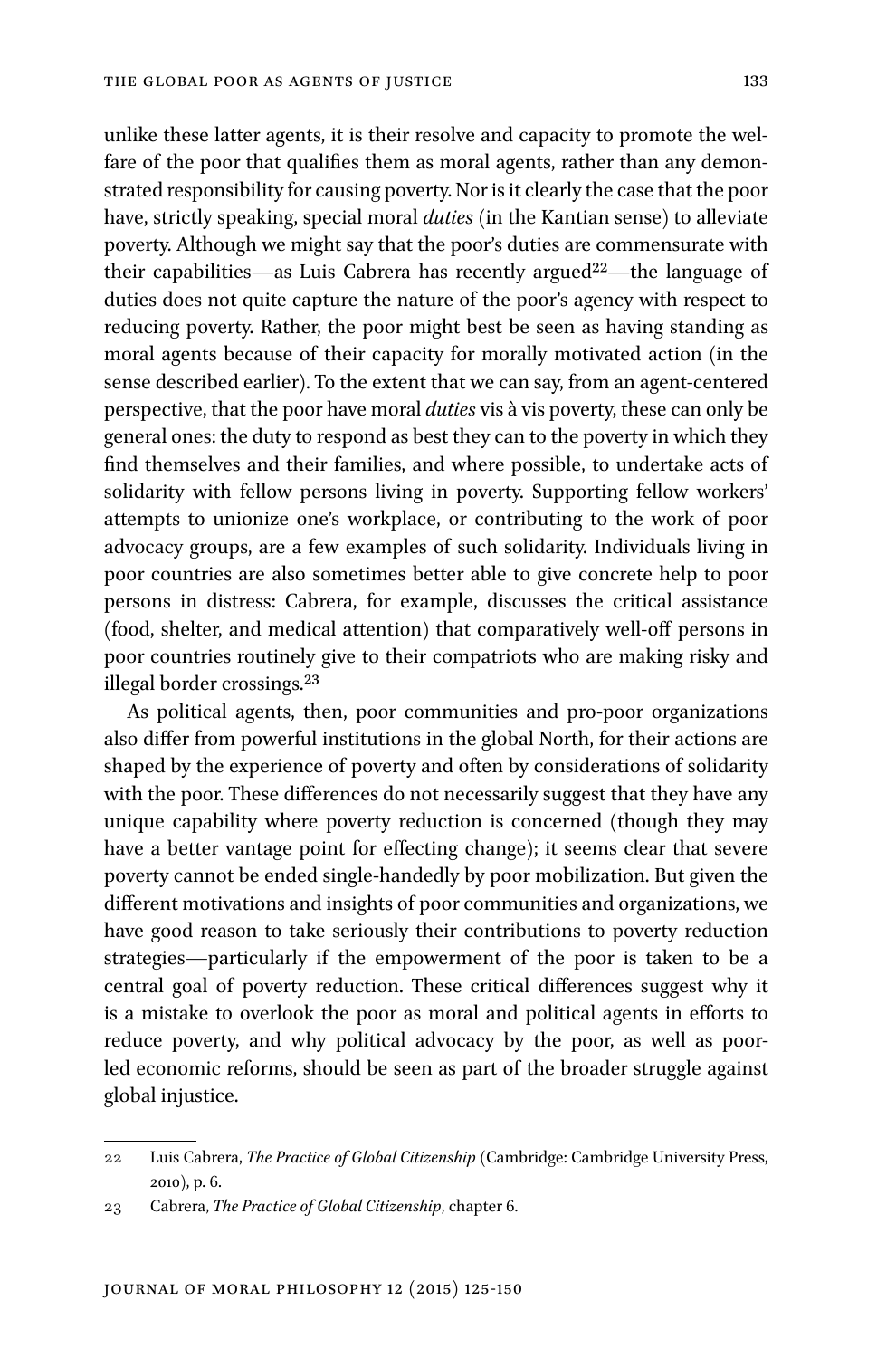Despite this, the poor are generally overlooked as moral and political agents by proponents of the agent-centered approach, whose attention is focused firmly on the governments and institutions of affluent states.<sup>24</sup> This is not to say that this approach casts the poor as mere helpless victims, in the way that Utilitarian perspectives sometimes do. By locating poverty reduction duties within a human rights framework, Pogge's account mitigates against the picture of the passive recipient of aid which features in, say, Peter Singer's discussion, since it emphasizes the agency of the rights-holder.25 According to Pogge's human rights framework, poor individuals of the global South do have equal moral and legal-political claims to dignity and protection of their basic human rights. Moreover, Pogge has recently suggested that 'the actual inclusion of the poor in dialogue about why and how best to improve their circumstances' may be worth pursuing.26 These are promising signs, and support my claim that the agent-oriented approach can certainly encompass poor communities and movements within its account of the agents of global justice. Yet by failing to disaggregate the matter of responsibility for causing harm from the question of who can and should be agents of change in which contexts, Pogge unnecessarily limits his conception of moral and political agency: 'primary responsibility … for the prevailing global order, lies with the governments and citizens of the wealthy countries, because we maintain this order, with at least latent coercion, *and because we, and only we, could relatively easily reform it in the directions indicated.*<sup>27</sup> The poor in the global South are, correspondingly, chiefly beneficiaries (albeit rights-holding ones) of the negative duties of those of affluent states: according to Pogge's formulation, 'I could honor [my negative duty] … by working with others towards shielding the victims of injustice from the harms I help produce.'28

## **3 The Poor as 'Subjects' in Global Justice Theorizing**

Collapsing the questions of responsibility, capability, and suitability, Pogge thus assigns to institutions in the global North the role of primary agents of

<sup>24</sup> Onora O'Neill briefly discusses transnational corporations and international non-governmental organizations as non-state actors, which she says may have the 'capabilities … needed for the delivery of justice' in weak or failed states. See her 'Agents of Justice,' p. 198.

<sup>25</sup> See Peter Uvin, *Human Rights and Development* (Bloomfield, ct.: Kumarian Press, 2004).

<sup>26</sup> Cabrera and Pogge, 'Outreach, Impact, Collaboration,' p. 11.

<sup>27</sup> Pogge, 'Human Rights and Human Responsibilities,' p. 175. Italics mine.

<sup>28</sup> Pogge, *World Poverty*, p. 66.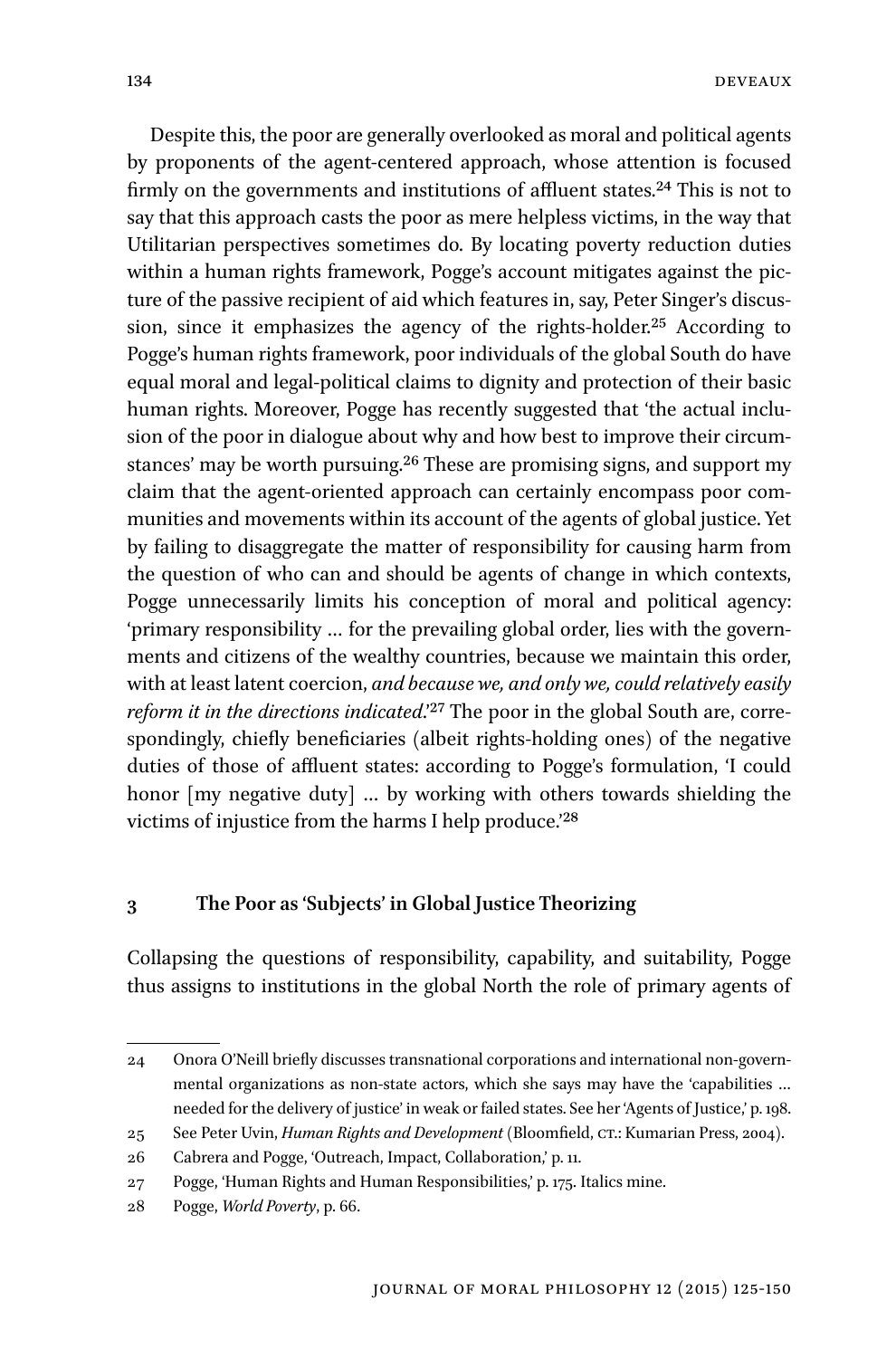justice.29 He has, on occasion, addressed the question of the role of the poor in very general terms, but without acknowledging the particular contributions of poor political organizations or movements: 'the global poor should also play a role in the realization of their human rights, but their capacity to do so is severely diminished by the harms inflicted upon them. This is why I have been working on a number of institutional reforms which could empower them.'30 Pogge is not alone in overlooking the role of the poor and their efforts at political mobilization: much normative theorizing about severe poverty is marked by an absence of attention to the perspectives, aspirations, and political strategies of poor communities. Often referred to simply as the 'world's poor,' the 'global needy,' or more recently, 'the bottom billion,'<sup>31</sup> the poor are also often assumed to have transparent, uniform requirements strictly reducible to material deprivation. This view contrasts sharply with the emerging account of poverty as multi-faceted powerlessness favored by many development practitioners and poverty activists. Typical in this regard is a comment by Larry Temkin, who writes in an article on global poverty that he 'shall sidestep questions about how best to understand, define, or measure poverty … *It will suffice for my purposes to employ a rough, intuitive, notion of the 'needy'*…'32

Arguments for poverty reduction that include details of institutional reforms, as does Pogge's, are of course made easier if it is assumed that the poor's requirements are stable and self-evident, rather than complex and shifting. Yet we have reason to doubt the accuracy of simplistic accounts of the poor and their needs: recent research on poverty that incorporates poor peoples' own accounts of their situation reveals that a constant sense of vulnerability and lack of political voice are among the defining characteristics of poverty—for many, even more so than the experience of hunger. A threevolume study entitled *Voices of the Poor*, based on interviews with 60,000 poor individuals in over 50 countries, found that 'Again and again, powerlessness seems to be at the core of a bad life…. Powerlessness is described as

<sup>29</sup> As Neera Chandhoke notes, one unfortunate effect of Pogge's prescriptions is 'the construction of a 'we' versus 'they' that underlies his theory.' See Chandhoke, 'How Much Is Enough, Mr. Thomas? How Much Will Ever Be Enough?,' in *Thomas Pogge and his Critics*, ed. Alison Jaggar (Cambridge: Polity Press, 2010), p. 67.

<sup>30</sup> Pogge, 'Responses to the Critics,' p. 209.

<sup>31</sup> These terms are widely used by consequentialist and rights-based thinkers alike. The term 'the bottom billion' was introduced by Oxford development economist Paul Collier in *The Bottom Billion* (Oxford: Oxford University Press, 2007).

<sup>32</sup> Larry Temkin, 'Thinking about the Needy, Justice, and International Organizations,' *The Journal of Ethics* 8 (2004), pp. 349–395, at p. 351. Italics mine.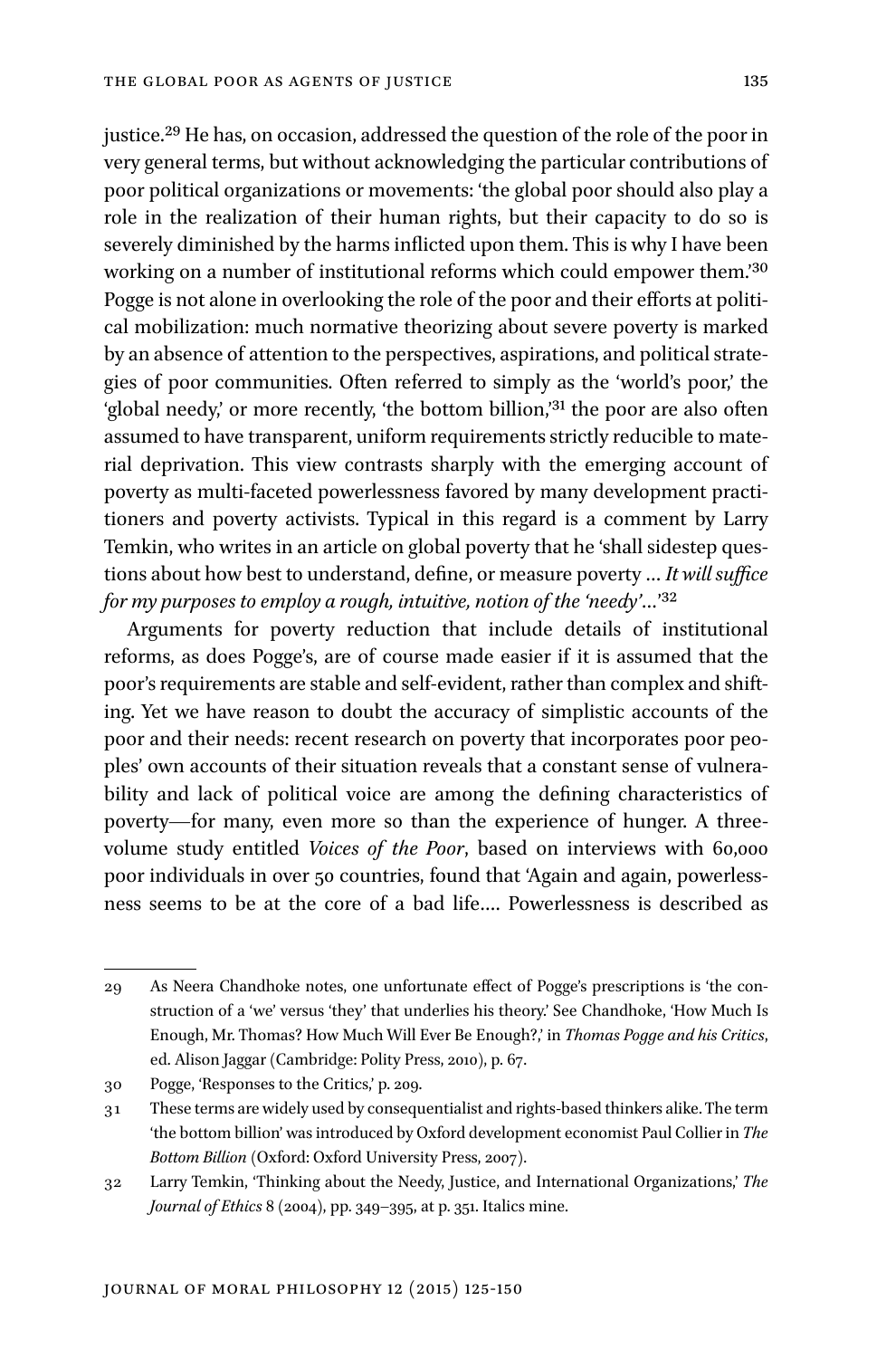the inability to control what happens, the inability to plan for the future, and the imperative of focusing on the present.'33 Other aspects of life under poverty that participants stressed include the shame and humiliation which follow from extreme social and economic vulnerability, and a lack of opportunities to secure a means of livelihood for oneself and one's family.34 Many of those interviewed expressed despair at the arbitrary power of local state institutions that are able to thwart their efforts to access social services or earn a living. These dimensions of poverty are of course inextricably bound up with gross deficiencies in material needs—lack of food, assets, and work in particular<sup>35</sup> but, importantly, they are not reducible to them.

While there is an ever-increasing body of research on the lives, choices, and perspectives of the poor by sociologists and development economists,36 this has had surprisingly little impact on philosophical writing on poverty—with the important exception of work by some development ethicists. The paucity of extended discussions within global justice theorizing about the social and political dimensions of poverty, as well as about the diversity and scope of the needs of those living in poor communities, cannot help but reinforce a generic picture of the poor as primarily recipients or beneficiaries—not agents—of justice. This representation of the poor as wholly lacking in capability is compounded by the lack of attention paid to examples of mobilization by the poor in developing countries, as noted above. Where philosophers do nod in the direction of the agency of the poor, it is often in a token way—for example, endorsing development policies that require the poor's insertion into new labor markets and micro-credit schemes. These selective examples of the possible agency of the poor are frequently embedded within a de-politicized, privatized view of poverty that may ironically have the effect of 'placing the burden of personal improvement and coping upon [poor] people's own shoulders.'37 The consequences of these mis-framings of poverty and the poor are far-reaching: if poverty is viewed strictly as a lack of material needs rather than

<sup>33</sup> Deepa Narayan et al., *Voices of the Poor, vol. 2: Crying Out for Change* (Oxford: Oxford University Press and World Bank, 2002), p. 36.

<sup>34</sup> Deepa Narayan et al., *Voices of the Poor, vol. 1: Can Anyone Hear Us?* (Oxford: Oxford University Press and World Bank, 2000).

<sup>35</sup> Narayan, *Voices of the Poor, vol. 2*, p. 25.

<sup>36</sup> See also Abhijit V. Banerjee and Esther Duflo, *Poor Economics: A Radical Rethinking of the Way to Fight Global Poverty* (New York: Public Affairs Books, 2011).

<sup>37</sup> Asunción Lera St. Clair, 'Global Poverty: Development Ethics Meets Global Justice,' *Globalizations* 3 (2006), pp. 139–57, at p. 147.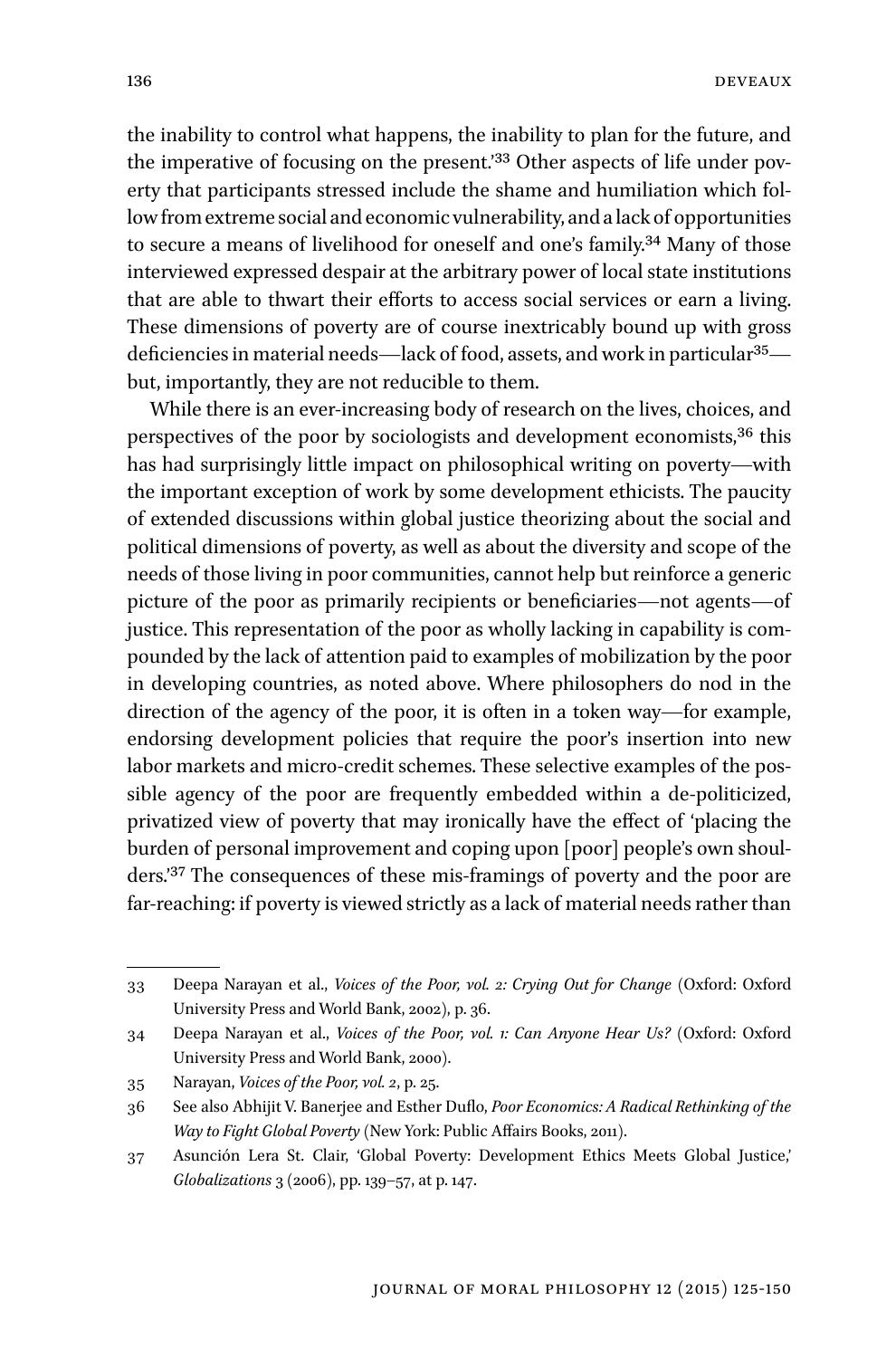also as a condition of economic and political powerlessness and marginalization, then solutions stressing growth-led development, modest reforms of the transnational financial system, and resource redistribution in the form of direct aid or humanitarian assistance will dominate the discussion of proposed solutions. This redistributive framework positions the governments, citizens, and institutions of the global North as the agents of justice. But if, in contrast, poverty is understood more broadly as a condition of social, economic, and political powerlessness that manifests as chronic vulnerability and disadvantage, then it *will matter* very much whether poor communities have a central role in determining their own needs and priorities, and in helping to devise reforms.

#### **4 Poverty as Powerlessness**

What difference might it make to Pogge's argument if he were to acknowledge the poor more explicitly as agents of justice, accounting for their actual and potential contributions to poverty reduction efforts? As suggested above, propoor activists in the global South as agents of justice are very differently placed than are transnational economic institutions and citizens in the global North, and can—and do—approach the issue of poverty largely as a problem of disempowerment. That is, poor movements and social solidarity networks generally frame poverty reduction as a political issue that is chiefly about lack of power, voice and representation, one which includes, but is not exhausted by, the distribution and use of resources at the local and national levels. Poor people's organizations in the global South, as recent commentators note, employ two strategies: 'strategies that are carried out by the poor in an attempt to change their poverty in terms of their resources and assets' and 'strategies through which the poor, or those representing the poor, seek to secure their interests by effecting change in the actions and policies of others and, in particular, bringing about change in public policy and its implementation.'38 Advocacy for these latter reforms in turn emphasizes the goal of empowering the poor on multiple levels—social, legal, political, and economic. By contrast, while Pogge asserts that his proposals for the reform of the global economic system also require the participation of citizens of poor countries, he has in mind affluent persons in those states, not the poor:

<sup>38</sup> Engberg-Pedersen and Webster, 'Introduction to Political Space,' p. 7.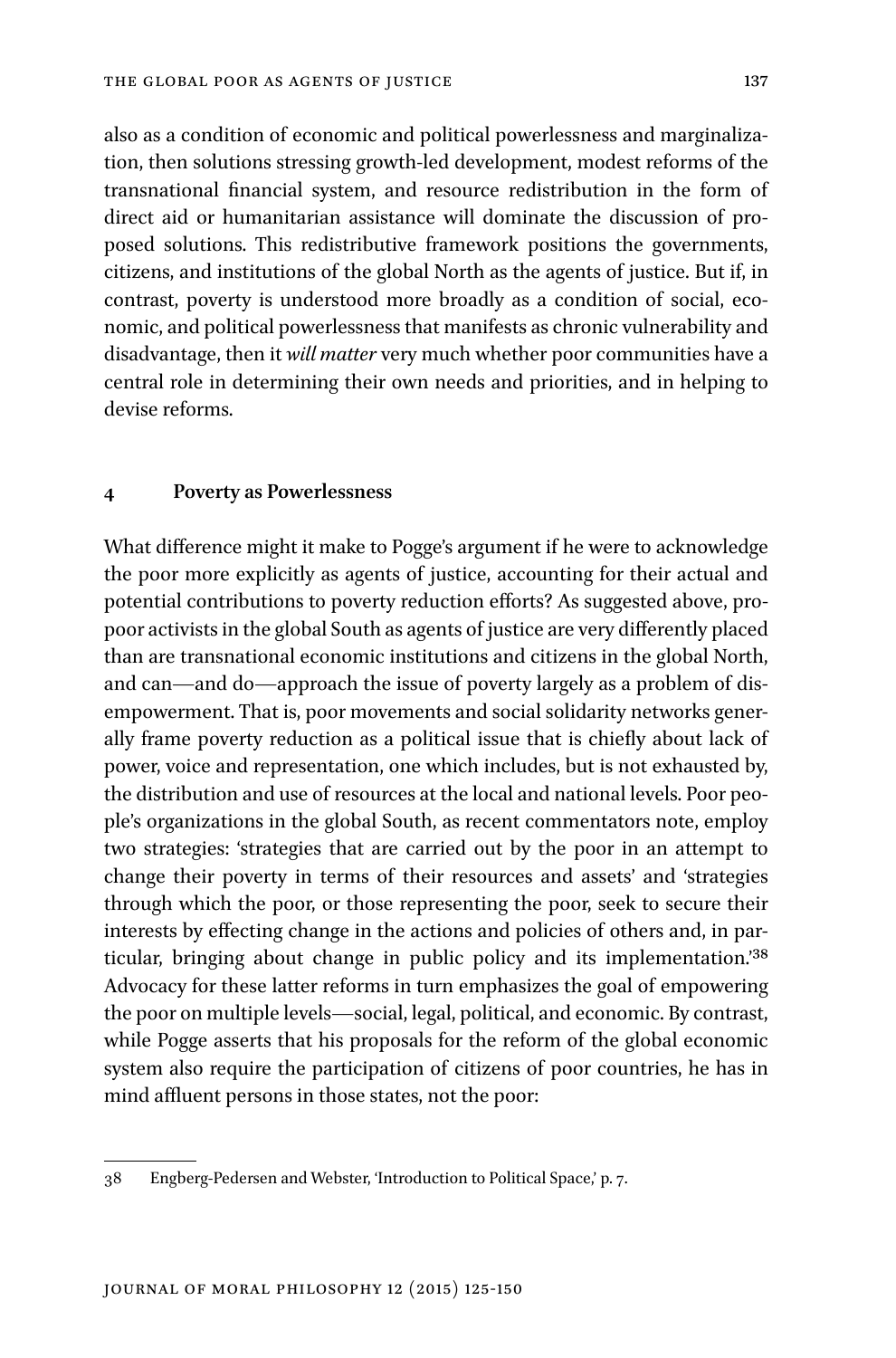I am not making the achievement of global justice the exclusive business of people in the affluent countries. For instance, my proposals for the reform of the resource and borrowing privileges … requires efforts by conscientious citizens and politicians of resource-rich but economically poor countries….Affluent citizens in poor countries should think about their own responsibilities to use what powers they have within imperfect political processes to achieve a more just society.39

While connecting agency with demonstrated capability (and power) is sound in principle, this view is too quick to assume that powerful institutions and individuals are the only—and best—agents of change where poverty and underdevelopment are concerned.40 While it is not surprising that Utilitarian and virtue-ethical discussions of poverty, which cite need and suffering as the justification for general duties of aid, should make this move, there is no necessary reason why agent-centered approaches should do so: they can, I suggest, readily include the poor within their accounts of which agents can, with appropriate resources and opportunities, develop, participate in, and even direct poverty-reduction strategies. There are obvious points of intersection between a pro-poor/poor-empowerment approach and the agent-centered view. Most broadly, the deontological underpinnings of the agent-centered perspective shares with the poor-empowerment approach the goal of making it possible for the poor to lead self-directed lives free from exploitation and oppression. Activism by the poor in the global South, accordingly, frequently targets unjust policies and institutions that prevent them from earning a viable livelihood (such as farmers' protests against rich countries' agricultural subsidies), a phenomenon consistent with Pogge's emphasis on the need to reform unjust economic structures that penalize the poor.

Another concrete point of intersection lies in the use of the human rights framework to defend the rights of the poor to social and economic resources and opportunities. Increasingly, international non-governmental organizations (ingos) wage political and legal campaigns using the language of social and economic human rights. The human rights framework that Pogge believes

<sup>39</sup> Thomas Pogge, 'Responses to the Critics,' *Thomas Pogge and His Critics*, ed. Alison Jaggar (Cambridge, ma.: Polity Press, 2010), p. 209.

<sup>40</sup> This criticism is also rightly directed at the Utilitarian-style 'shallow pond' thinking represented by Peter Singer's work on poverty. See Scott Wisor, 'Against Shallow Ponds: An Argument Against Singer's Approach to Global Poverty,' *Journal of Global Ethics* 7 (2011), pp. 19–32.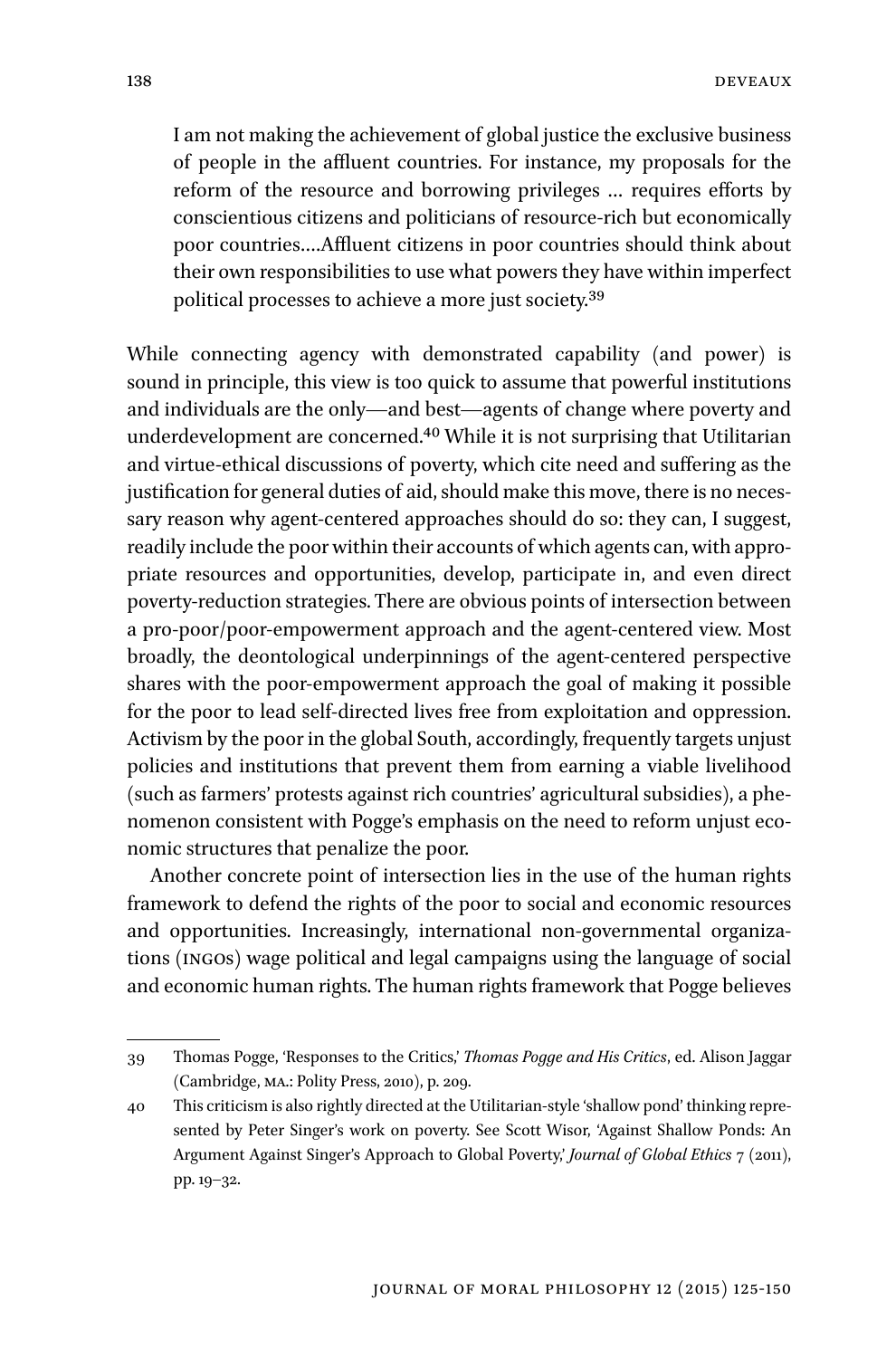is the best tool for motivating action against poverty could arguably be strengthened by recognizing the ways in which anti-poverty activists appeal to human rights to food, housing, and health. His argument also dovetails with the idea of a 'right to development,'<sup>41</sup> and the 'rights-based approach to development' more generally, which have become prominent in the work of development organizations. These human rights-based advocacy strategies and development approaches to meeting basic needs stress poor empowerment both as a core goal of development and as a means of achieving it; organizations that adopt this approach believe that:

Good policies cannot on their own deliver empowerment of the poor, with the capacity and ability to negotiate with the non-poor in their own societies, and with those 'assisting' them, based on discourse and frameworks that they understand. This is the necessary aspect of 'agency' that would enable the poor both to participate in the policy transformations, as claimed in the emerging global frameworks of pro-poor development, and also to achieve sustainable benefits from this participation. This, however, requires 'political agency' on the side of the poor themselves at the interface with those who assist them because both policy-making and policy implementation are political processes.42

While Pogge shares many of the concerns that motivate the use of human rights by these civil society activists, there are two goals, empowerment and greater equality, that receive much less attention in his work. The rights-based approach to development now employed by many development practitioners and activists insists that economic reforms should lead to significantly greater *economic equality* worldwide, and that poverty reduction processes should seek to directly empower the poor. Pogge apparently views these heady goals as separable from (and more ambitious than) his own proposals for reforming global economic structures, which aim to fulfill what he sees as the core human rights of the poor.<sup>43</sup> He is, of course, clearly aware of the pervasive impact that North-South economic and political inequalities have on the populations

<sup>41</sup> For a comprehensive history of this right as an instrument in international law, and its increasing currency in development programs, see Arjun Sengupta, 'On the Theory and Practice of the Right to Development,' *Human Rights Quarterly* 24 (2002), pp. 837–89.

<sup>42</sup> Fletcher Tembo, 'ngdos' Role in Building Poor People's Capacity to Benefit from Globalization,' *Journal of International Development* 16 (2004), pp. 1023–37, at p. 1024.

<sup>43</sup> Pogge, 'Responses to the Critics,' pp. 208.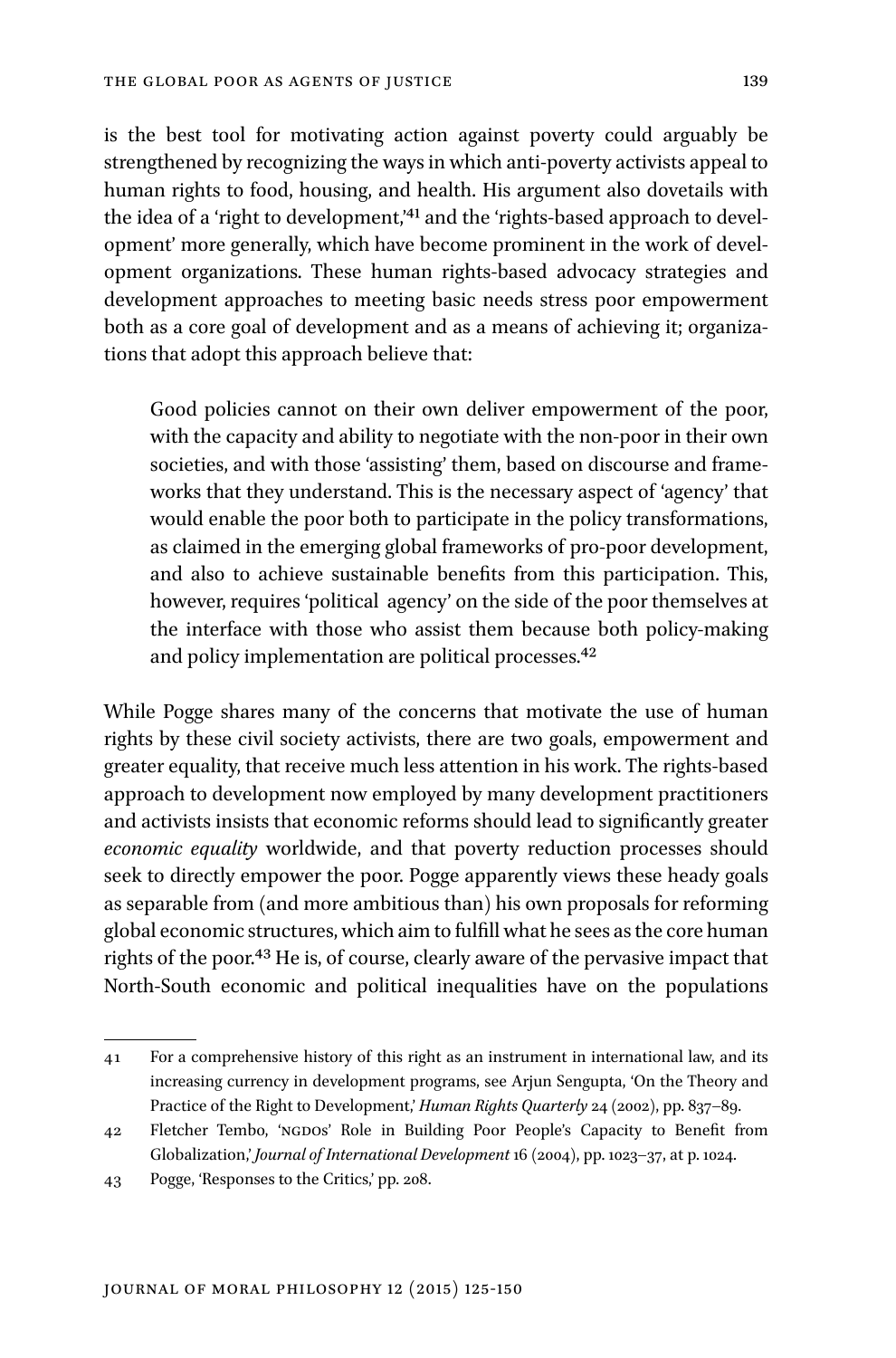of countries in the global South, and suggests mechanisms that he thinks may help to shift the global balance of political power;<sup>44</sup> however, he has consistently sought to reassure readers that his proposed reforms 'would entail only slight reductions in the incomes of the affluent,' rather than any radical challenge to global inequality.45 Moreover, in contrast to the perspective of development ethics and rights-based views of development, Pogge does not cite the poor's political empowerment as an important feature of processes of poverty reduction.46 Compare the analysis of a proponent of rights-based development, Arjun Sengupta:

According to the right to development, considerations of equity and justice would determine the whole structure of development. For example, poverty has to be reduced by empowering the poor and uplifting the poorest regions. The structure of production has to be adjusted to produce these outcomes through development policy. … This development process has to be participatory. The decisions will have to be taken with the full involvement of the beneficiaries.47

Pogge does not pitch his argument at the level of local or national development and poverty reduction (unlike, say, Sen), and so it is perhaps not quite fair to expect him to include an analysis of the role of anti-poverty movements in civil society, or participatory and poor-centered development and poverty alleviation strategies. But insofar as he conceives of poverty reduction as a process by which those responsible take up their duties to reform the global financial system, Pogge distances himself from other human rights proponents who insist that tackling the multifaceted and interlocking social, economic, and political powerlessness of the poor is the most effective way to combat poverty. The latter insist that meaningful transformation will require that anti-poverty and development strategies target local and global structures of inequality, as well as practices of discrimination and political marginalization; it will also require that the empowerment of those most vulnerable to poverty be treated as the goal of development and poverty reduction initiatives.<sup>48</sup>

<sup>44</sup> Thomas Pogge, 'Real World Justice,' *The Journal of Ethics* 9 (2005), pp. 29–53 and Pogge, *World Poverty*, pp. 122–23.

<sup>45</sup> Pogge, *Politics as Usual*, p. 31.

<sup>46</sup> The empowerment of the poor is not a theme explicitly taken up by Pogge: no entry for 'empowerment' is to be found in the index of Pogge's *World Poverty* or *Politics as Usual*.

<sup>47</sup> Sengupta, 'On the Theory and Practice of the Right to Development,' p. 850.

<sup>48</sup> See for example Uvin, *Human Rights and Development*, pp. 175–182.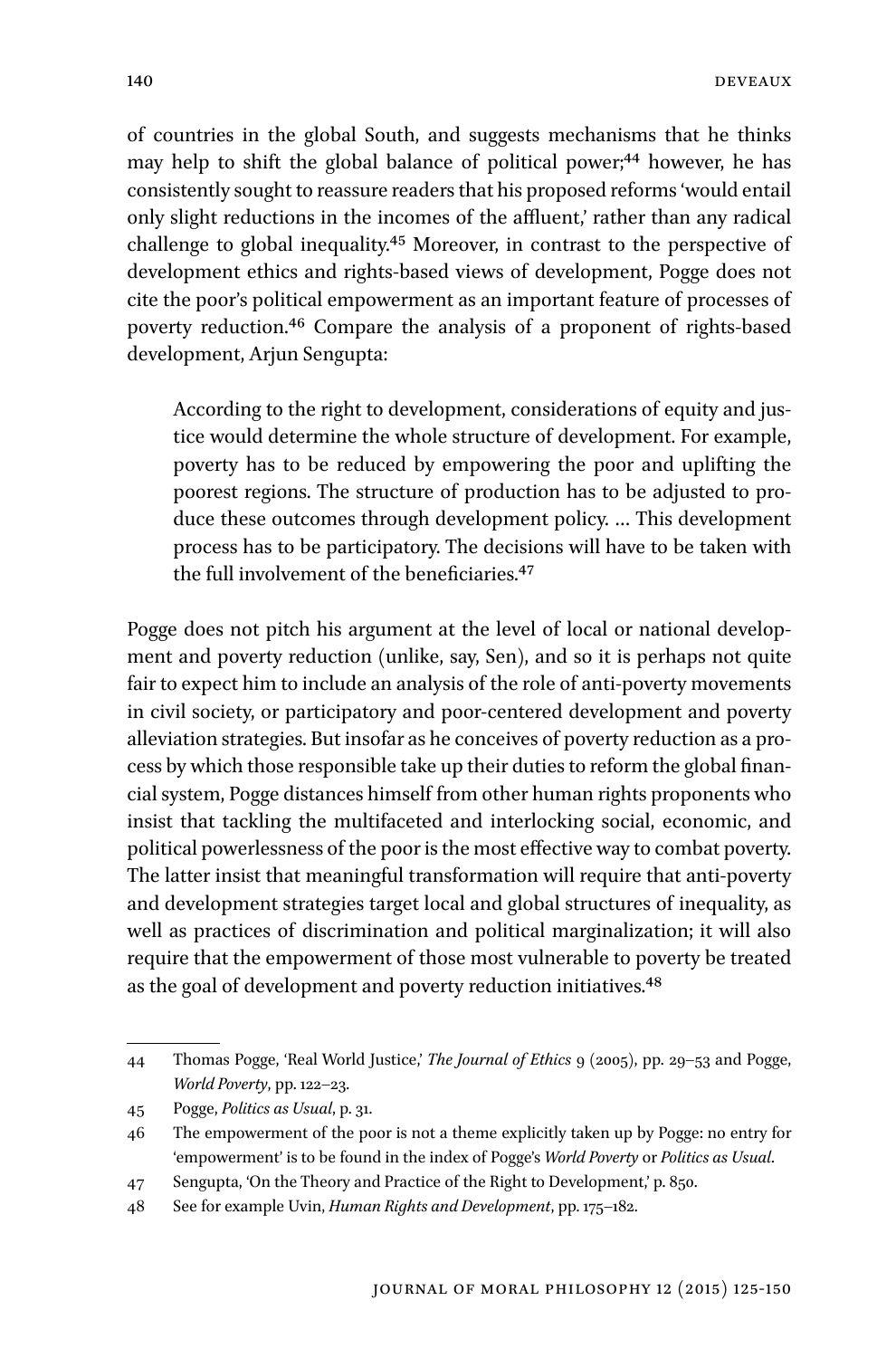While Pogge is surely right that global institutional reforms are a crucial precondition for significant and lasting poverty reduction—a claim well borne out by his discussion of vastly unjust trade regulations and tariffs, international borrowing privileges, and punitive debt structuring—such reforms alone will not automatically shift resources, much less power, into the hands of the destitute. Pogge clearly recognizes this: it is critical to the success of one of his main proposals for economic reform, the global resource dividend (GRD), that the anticipated proceeds (approximately 1% of the global product) be used to 'improve the nutrition, medical care, and sanitary conditions of the poor.'49 However, beyond insisting that the GRD 're-channels money from the consumers of resources to the global poor,' and that it is not 'a form of aid,'50 Pogge says little about the political form that poverty reduction initiatives should take, or of the role of the poor in these.

The human rights framework that underpins Pogge's defense of moral duties of poverty relief might conceivably anchor additional—and different duties to support the social, economic, and political empowerment of the poor. Since our human rights obligations with respect to poverty are initially discharged at the level of national institutions,<sup>51</sup> his approach could incorporate some of the more innovative poverty reduction programs that have been implemented in recent years in poor countries, partly in response to poor people's advocacy. For example, 'social protection' schemes, such as minimum basic income programs and cash transfers to the poor, have been introduced in a number of Latin American countries, where they have reportedly made a significant impact in reducing chronic poverty. Some examples of these include Mexico's 'Oportunidades' program and Brazil's 'Bolsa Familia,' both of which have successfully targeted the lowest-income families.<sup>52</sup> Nor are social protection schemes in any way at odds with the structural reforms of the global financial system that Pogge urges; indeed, responsibility for institutional reform might be understood as encompassing financial support for popular national social protection schemes, in line with Pogge's compensatory scheme for global justice.53

<sup>49</sup> Pogge, *World Poverty*, p. 203.

<sup>50</sup> Pogge, 'Real World Justice,' p. 52.

<sup>51</sup> Pogge, 'Severe Poverty as a Human Rights Violation,' in *Freedom from Poverty as a Human Right*, ed. T. Pogge (Oxford: Oxford University Press and unesco, 2007), p. 29.

<sup>52</sup> See<http://opinionator.blogs.nytimes.com/2011/01/03/to-beat-back-poverty-pay-the -poor/>.

<sup>53</sup> Pogge suggests that in addition to bearing responsibility for reforming the global financial system, affluent states bear 'some costs of compensating or harms done—for example by helping fund basic health facilities, vaccination programs, basic schooling….' See Pogge, 'Severe Poverty,' p. 28.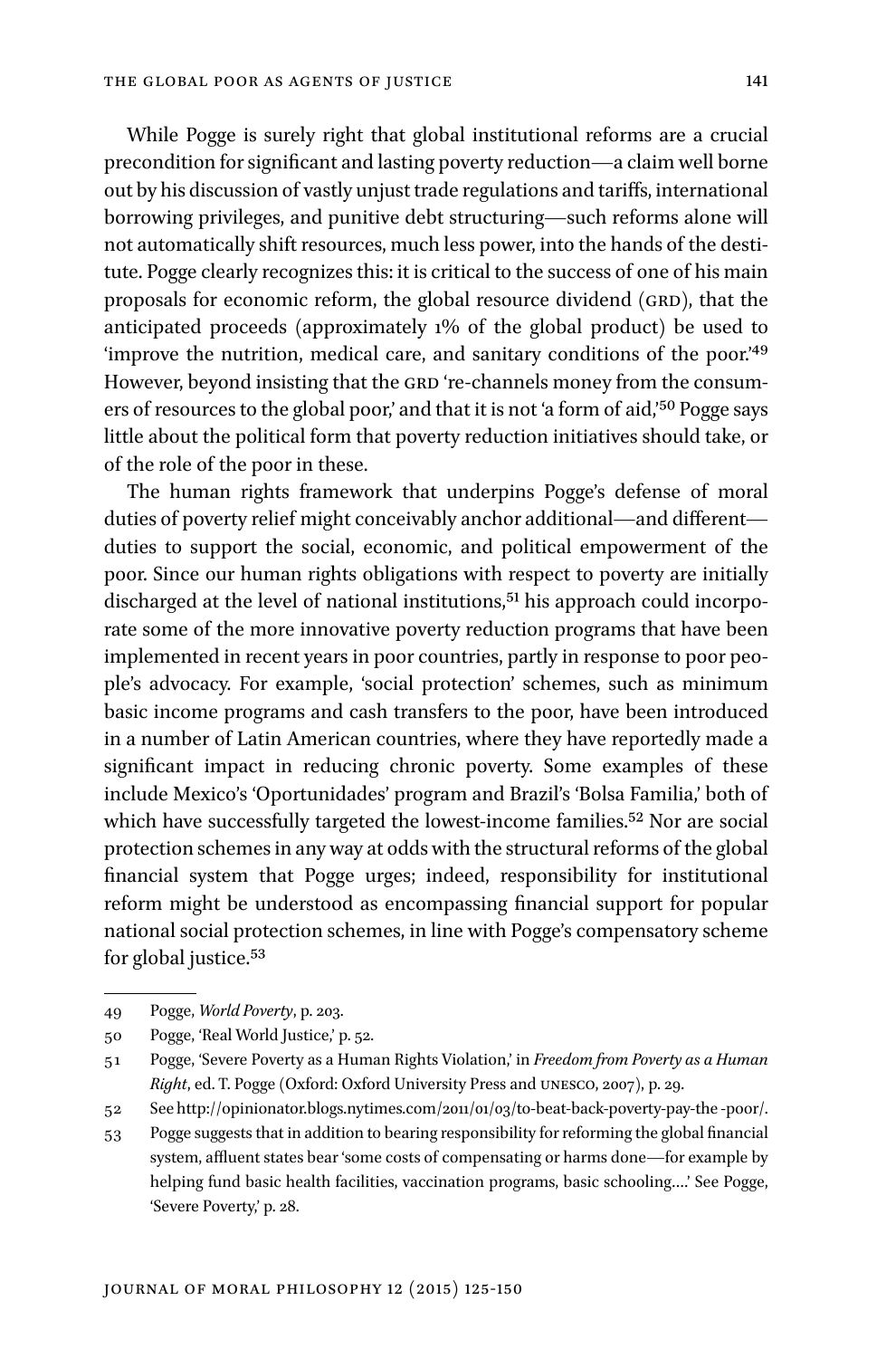To fully include the poor as agents rather than mere recipients or beneficiaries of justice in poverty reduction efforts, however, Pogge would need to acknowledge the critical role that pro-poor activism and poor-centered political initiatives must play in these efforts. He would also need to consider new and different political roles for (reformed) global economic actors, governments, and ngos: helping to facilitate legal reforms that remove restrictions on political organizing by the poor; advocating the removal of barriers to poor economic participation; working to implement legal reforms that improve labor standards, especially of contract labor; and advocating government programs known to support the capabilities of the poor. But while the democratic impulse of Pogge's approach to global justice is clear—he has long argued for a 'human right of political participation'54—reforms that aim to politically empower the poor do not feature in his argument. That Pogge's 'institutional cosmopolitanism' would, if implemented, reduce severe poverty in developing countries, seems likely; what is less apparent is whether or how it could dramatically reduce the deep economic and political power inequalities between the global North and South (or between the rich and poor within individual states). Indeed, Pogge's reassurances to the affluent make plain that he views serious poverty reduction as fully compatible with the continuation of global capitalism in only a modified form.55 This is emphatically *not* the position of global civil society networks that target the negative effects of globalization, such as the World Social Forum—recently morphed into the Global Call For Action—and its regional affiliates.

Civil society groups in the global South working to transform economic and political arrangements are in one sense an illustration of Pogge's astute argument for a vertical dispersion of political authority, which he sees as a necessary tool for reducing poverty. From the seizure of land by the rural poor in Mozambique to the successful efforts of peasant farmers and their co-ops

<sup>54</sup> See Pogge, 'Cosmopolitanism and Sovereignty,' *Ethics* 102 (1992): pp. 48–75, and Pogge, *World Poverty*, chapters 6 and 7.

<sup>55</sup> Pogge, 'Severe Poverty,' p. 30 and *Politics as Usual*, p. 31 (see also Pogge, 'Responses to the Critics,' p. 208). For reasons why we should doubt that poverty can be eradicated in the context of the current system of global capitalism, see David Schweickart, 'Global Poverty: Alternative perspectives on what we should do—and why,' *Journal of Social Philosophy* 39 (2008), pp. 471–91, Andrew Hurrell, 'Global Inequality and International Institutions,' *Metaphilosophy* 32 (2001), pp. 34–57, and Kai Nielsen, 'Global Justice and the Imperatives of Capitalism,' *The Journal of Philosophy* 4 (1983), pp. 608–10.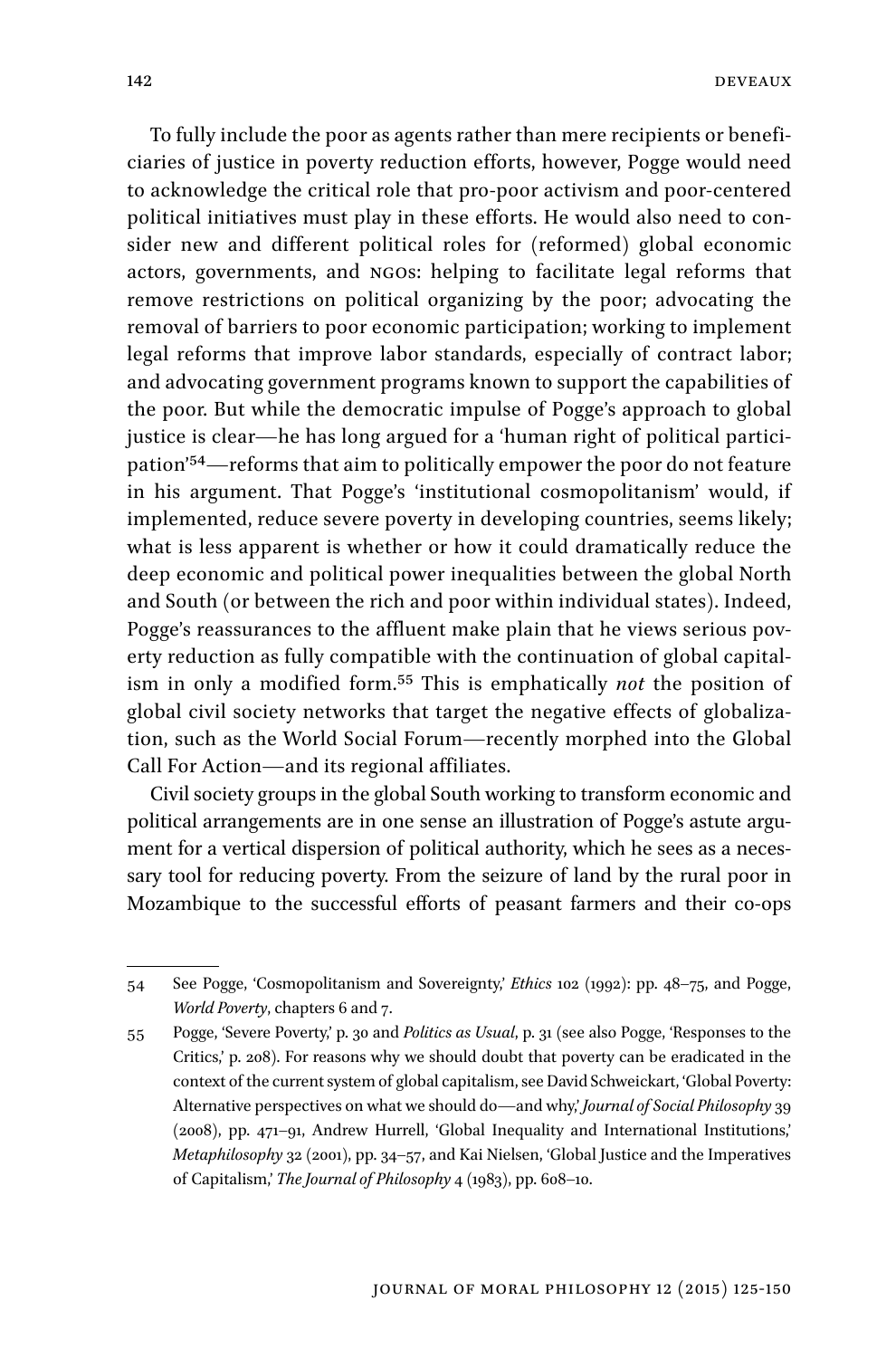in Bolivia to gain control of local government institutions using the 1994 Bolivian Law of Popular Participation,<sup>56</sup> pro-poor civil society groups and movements aim not only to change policy but to lay claim to democratic power. Although these are not examples of the formal political units that might comprise Pogge's cosmopolitan vision of multiple layers of political units (according to his vision of dispersed sovereignty), they nonetheless give expression to the principle of democracy that informs it: as Pogge writes, 'Persons have a right to an institutional order under which those significantly and legitimately affected by a political decision have a roughly equal opportunity to influence the making of … decision(s) … Such a human right to political participation also supports greater local autonomy in matters of purely local concern than exists in most current states.<sup>'57</sup> Rethinking the scope and role of agents of poverty reduction, as we can see, thus renders Pogge's view more consistent with the democratic foundations of his own approach to global justice.58

## **5 The Poor as Agents of Justice?**

The political analysis that pro-poor solidarity networks and movements bring to bear on poverty issues adds importantly to our understanding of the structures that perpetuate poverty. For instance, some women's solidarity networks, such as the aforementioned wiego, or the Asia-based network DAWN (Development Alternatives with Women for a New Era), direct their advocacy efforts not only at economic practices and policies that disadvantage women but more broadly at the social, cultural, legal, and political structures that compound their economic disempowerment.<sup>59</sup> It is thus no surprise

<sup>56</sup> Astrid Blom, 'Ambiguous Political Space: Chiefs, Land and the Poor in Rural Mozambique,' *In the Name of the Poor: Contesting Political Space for Poverty Reduction*, ed. N. Webster and L. Engberg-Pedersen (London and New York: Zed Books, 2002), pp. 104–128, and Anne Marie Ejdesgaard Jeppesen, 'Reading the Bolivian Landscape of Exclusion and Inclusion: The Law of Popular Participation,' also in *In the Name of the Poor*, pp. 30–51.

<sup>57</sup> Thomas Pogge, 'Cosmopolitanism and Sovereignty,' *Ethics* 103 (1992), pp. 48–75, at pp. 63–64.

<sup>58</sup> Pogge, 'Cosmopolitanism and Sovereignty.'

<sup>59</sup> An organizing principle of dawn's work is that development must begin from dialog with the poor and must centrally involve people—especially women—at the local level. For a discussion of the work of this group, see Ann-Cathrin Jarl, *In Justice: Women and Global Economics* (Minneapolis: Fortress Press, 2003), pp. 37–39.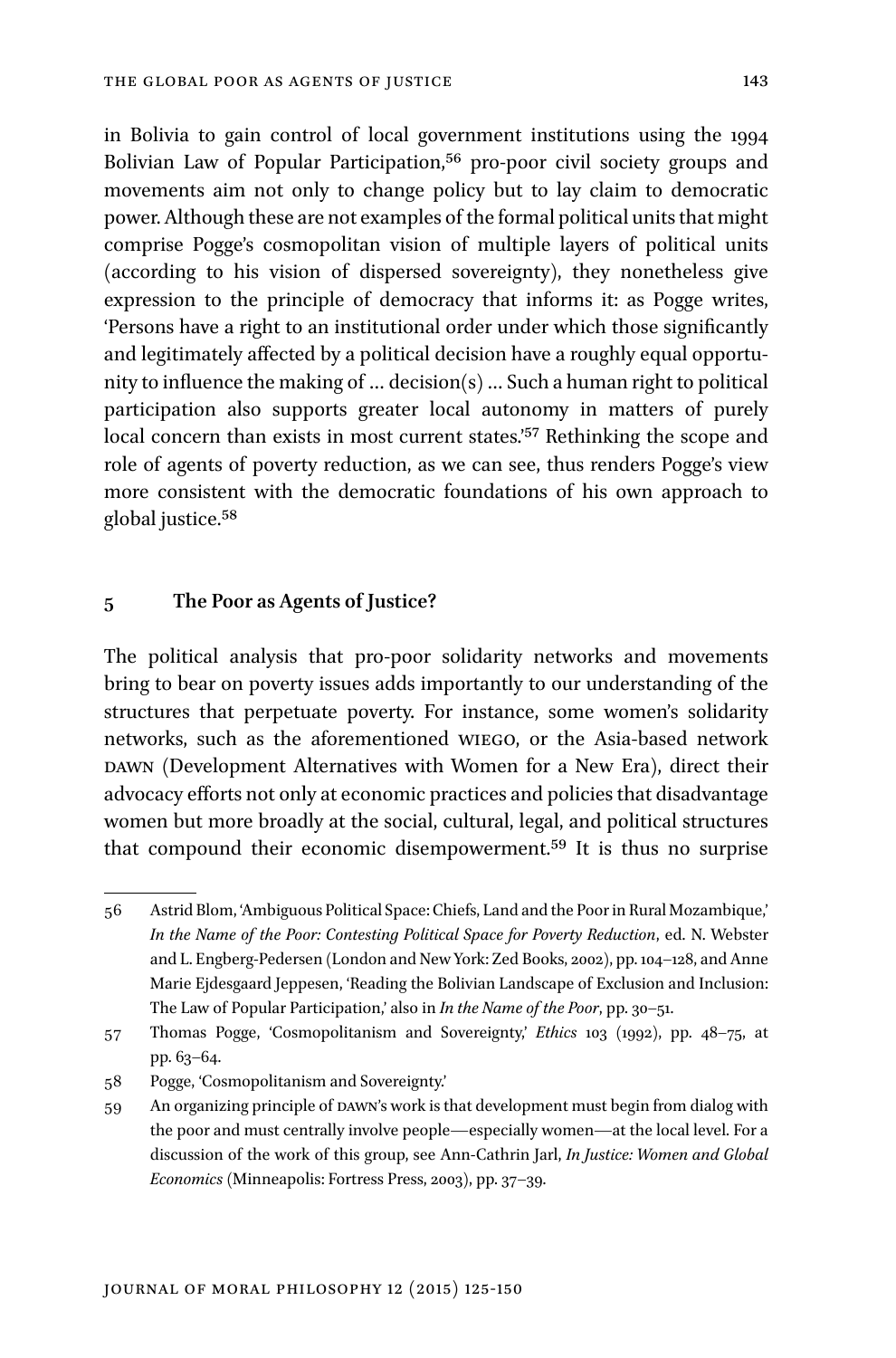that the goal of empowerment in all of these spheres has emerged as a key theme in pro-poor social and political mobilization. As the author of a recent book chronicling the evolution of Oxfam's position on global poverty suggests,

A holistic effort to reduce vulnerability should be based on supporting and strengthening the self-organisation of poor people, and providing protection, whether at state or international level—what we term 'human security'…. In [certain] areas, powerful governments and international institutions should do *less*: for example, refraining from imposing particular economic policies on developing countries, and recognizing that effective states and active citizens are the main actors in the drama of development and must be allowed to experiment, fail, learn, and succeed.<sup>60</sup>

On this more circumspect and cautious view of the role of actors in the global North in directing initiatives to reduce global poverty and inequality, redistributive justice—understood as humanitarian aid and development assistance—is no replacement for the slow and admittedly difficult process of building the capacities of communities for self-directed development and governance. This is not to shift the responsibility for poverty reduction onto the shoulders of the poor, in the sense of holding them accountable for bad choices that have somehow contributed to their own poverty. Here my account differs from that of David Miller, who also stresses the importance of recognizing the agency of poor, yet who focuses on the personal and collective choices that affect their circumstances rather than the social and political role of the poor that I emphasize. For Miller, the poor need to be seen not only as 'needy and vulnerable' but also as 'responsible agents' whose decisions result in 'gains and losses' with regards to their own well-being.61 Though I do not deny that this is an aspect of the agency of the poor, it strikes me as the least important dimension in a political account of the potential role of the poor in poverty reduction efforts—and one that carries the troubling suggestion that the poor can, in some contexts, be held responsible for their poverty. By contrast, I argue that the moral agency of the poor derives from their capacity to act in response to concerns for the welfare or survival of those in dire need—including

<sup>60</sup> See Duncan Green, *From Poverty to Power* (Rugby, u.k.: Practical Action Publishing, for Oxfam International, 2008), pp. 14–5.

<sup>61</sup> David Miller, *National Responsibility and Global Justice* (Oxford: Oxford University Press, 2007), especially chapters 1 and 9.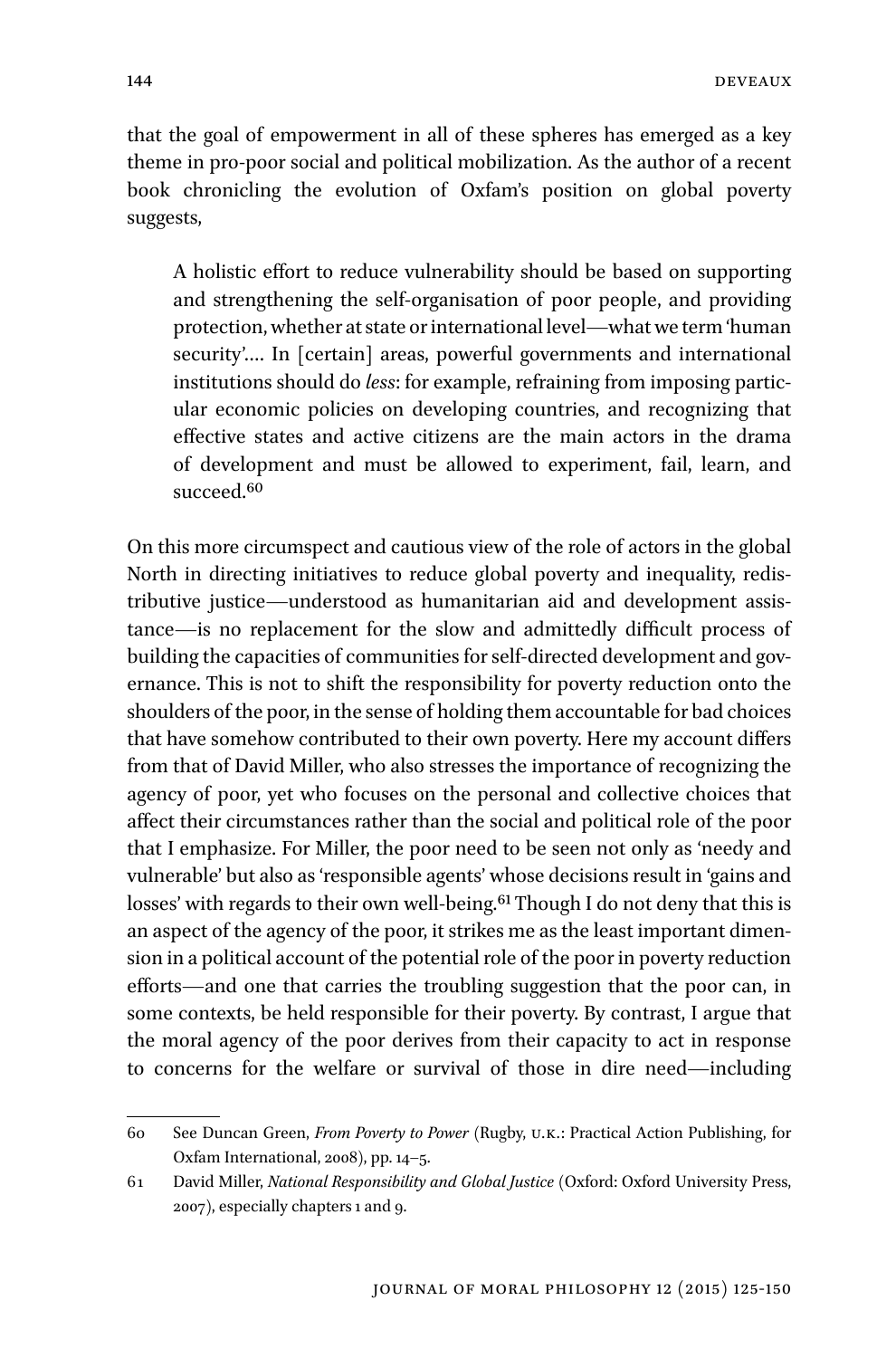themselves and their families—and their political agency similarly stems from considerations of solidarity with their communities or others struggling in poverty. On my account of the prospective agency of the poor, it is essential to support the actual work of poor movements and advocacy groups, and to create opportunities for them to influence local, national, and global poverty reduction strategies.

According to the poor-centered approaches advocated by development ethicists and practitioners as well as many anti-poverty advocates, the perspectives and agency of the poor come into play both when considering the *ends* of development and poverty reduction as well as the *means*. The emerging view of development as an expansion of people's capabilities and well-being more generally (a view that Sen has done much to advance) requires that a wide range of factors—not just income—be considered when establishing development goals and strategies. While there is no precise consensus on what wellbeing consists of, even amongst development ethicists,<sup>62</sup> the value of empowerment is widely considered to be a key element to successful development. Denis Goulet, regarded as a pioneer in the field of development ethics, wrote 40 years ago of 'the aspiration … to achieve dignity and become an agent of one's own development.'63 Today, many proponents of development practices urge innovative, empowerment-based strategies for both poverty reduction and socio-economic development. In states with at least minimal infrastructure, participatory budgeting (implemented first in Brazil, but since adopted in numerous cities around the world), the idea of 'citizen report cards,' and social protection schemes are examples of strategies that have been proposed and successfully implemented.64 In poor countries lacking basic social and economic institutions, development initiatives and poverty alleviation projects can still be devised with the goal of respecting and including the poor—for example, by encouraging the participation of communities in setting specific development targets and enlisting their assistance in the subsequent monitoring of the success of projects.<sup>65</sup>

What distinguishes 'pro-poor' approaches to poverty reduction and development from those proposed by mainstream global justice theorists is thus

<sup>62</sup> Dower, 'The Nature and Scope of Development Ethics,' pp. 186.

<sup>63</sup> Denis Goulet, *The Cruel Choice* (Lanham, MD: University Press of America, 1985), p. 53.

<sup>64</sup> Jay Drydyk, 'Durable empowerment,' *Journal of Global Ethics* 4 (2008), pp. 231–45, at p. 231, and Armando Barrientos, 'Social Protection and Poverty,' *Social Policy and Development*, paper no. 42 (United Nations Research Institute for Social Development, 2010).

<sup>65</sup> Siby George, 'Birth of the Subject: the Ethics of Monitoring Development Programmes,' *Journal of Global Ethics* 4 (2008), pp. 23–43.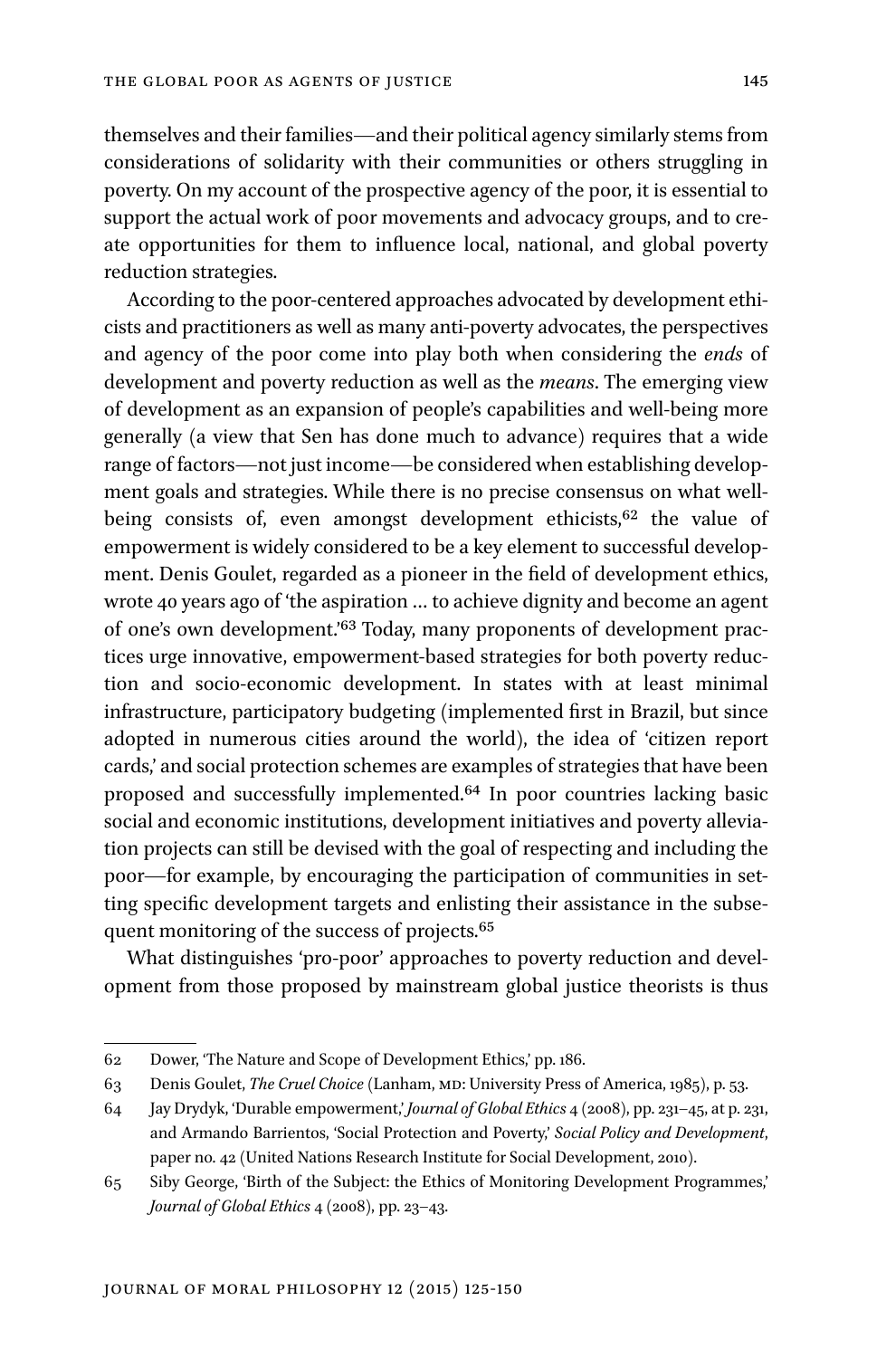their central focus on the participation and empowerment of the poor as core values and goals. Although somewhat diffuse in meaning, when applied to development practices and projects targeting poverty, a poor-centered, empowerment-based perspective essentially demands not just that development aims to reduce the misery of the poor, but that it helps to empower them. It also demands that the very process of development *be* empowering.66 Empowerment is the condition of exercising one's capabilities for making and enacting decisions that centrally affect one's life; it frequently takes a collective form, and cannot be merely bestowed or given by others (i.e., it must be developed). In contrast to approaches to global injustice that focus mainly on the humanitarian role and duties of powerful agents, an empowermentfocused development ethics (or anti-poverty politics) places the emphasis on the participation of poor communities in both devising and directing strategies for poverty reduction, without which genuine empowerment is not possible.

To the extent that Pogge urges that it is a central duty of citizens and institutions of the global North to challenge unjust global economic rules and structures, he is concerned with the disempowering consequences of these institutions. But the negative duties he envisages for these powerful agents do not fundamentally question their envisaged hegemonic position in directing efforts to bring about global justice, much less demand the equal participation of the poor in this process. Nor do these prescriptions for overarching economic reform necessarily strike at many of the national and local arrangements that deeply impair the agency of the poor: the reform of global economic institutions with a view to redistributing wealth does not require the transformation of the legal, political, and cultural structures that reinforce the vulnerability of the poor (such as family law codes that disadvantage women, or discriminatory land ownership rules). When the empowerment of the poor, broadly speaking, is taken to be the central aim of poverty reduction, the reform of these systems—which, admittedly, outsiders may have little influence over—is no longer seen as an issue peripheral to poverty. As Drydyk has argued, if it is important that empowerment be not just a latent capacity that one has but rather one that is actually exercised to achieve what one needs,<sup>67</sup> then all systems and structures—not just economic ones—that undercut the agency of the poor require close scrutiny. Reforms to legal, cultural, and political systems in poor countries that genuinely empower individuals will usually require the input and often the

<sup>66</sup> Drydyk, 'Durable Empowerment,' p. 231.

<sup>67</sup> Drydyk, 'Durable empowerment,' p. 239.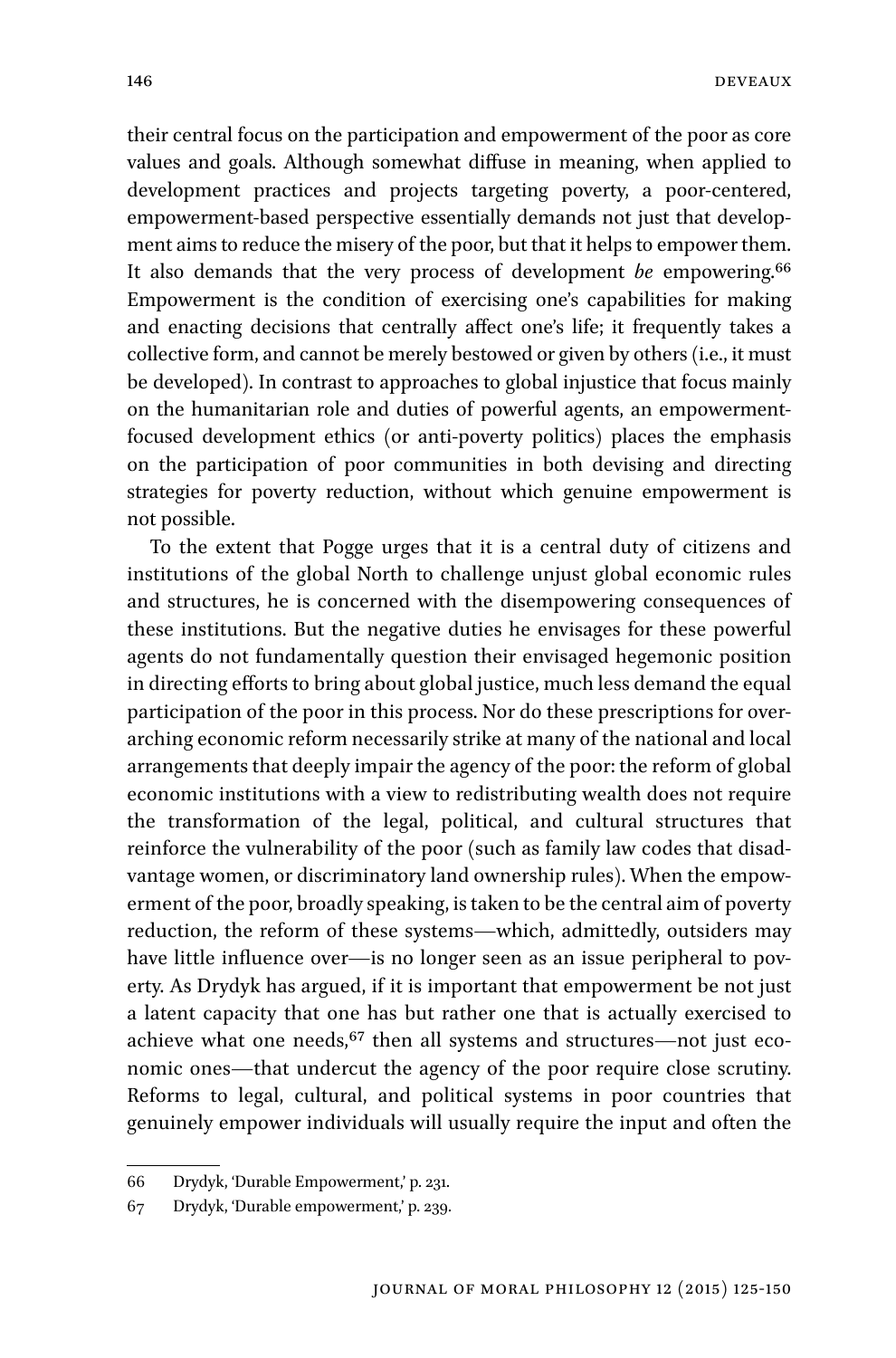political advocacy of the disempowered—another reason why the poor ought to be seen as vital 'agents of justice.'68

Pogge's human rights-based approach to poverty, as noted earlier, has the potential to highlight the agency of the poor *as rights-holders*, since the negative duties foregrounded by his argument for poverty reduction are precisely correlative to the social and economic human rights of the global poor. However, without giving more credence to the voices and struggles of the poor themselves, including transnational human rights movements aimed at securing social and economic human rights, the poor appear more as powerless persons awaiting the fulfillment of their human rights by external agents. Actors in the global North—such as ingos—can certainly help to support poor people's organizations and movements without necessarily dominating the agenda or direction of such groups.<sup>69</sup> Moreover, as is evident from the use of a human rights framework by development practitioners, rights discourse need not diminish the agency of those claiming their rights: by demanding fulfillment of their social and economic human rights, the poor and their advocates implicate national governments and transnational institutions in failing to uphold their social and economic entitlements, but do not do so as passive recipients of such rights.

## **6 Conclusion**

This article has raised questions about the ramifications of philosophical arguments that emphasize duties over needs, and which seek to assign responsibility for alleviating poverty to particular agents of justice. Pogge's argument, as we have seen, pivots on an account of the 'negative and intermediate duties towards the poor' that those in the affluent global North violate every day,<sup>70</sup>

<sup>68</sup> This might be taken as an invitation to unwanted intervention in the legal and social systems and practices of developing states by outsiders, as Scott Wisor has warned (personal communication). However, the reform of practices that systematically disadvantage vulnerable members of societies is often a goal of grassroots ngos, and it is possible to give support to the legal and political efforts of these groups without risking the strong charge of imperialism.

<sup>69</sup> Mick Moore suggests that external donors should play an *'indirect* and *parametric*, rather than *direct* and *interventionist'* role in supporting poor people's organizing. See his 'Empowerment at Last?,' *Journal of International Development* 13 (2001), pp. 321–29, at p. 325.

<sup>70</sup> Pogge, 'Real World Justice,' p. 53.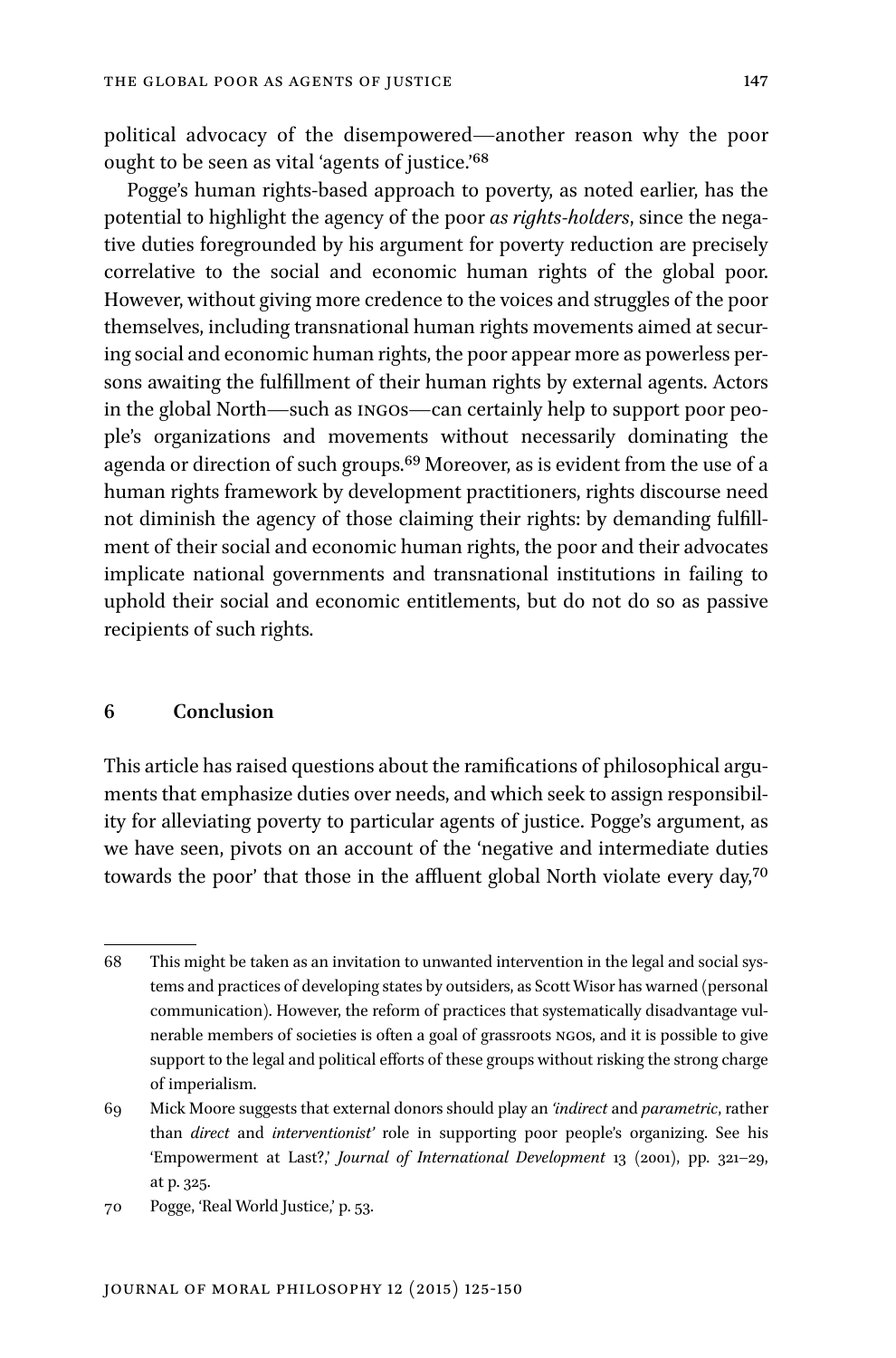and as such is most concerned with the moral agency of those *failing* to uphold their duties. But by neglecting to disaggregate the question of responsibility for perpetuating poverty from the question of whose interests and voices should shape poverty-reduction and development initiatives, Pogge's approach ironically risks expressing a fatalism about the vast power inequalities between the global North and South.<sup>71</sup> Framing the problem of global poverty as a failure of citizens and institutions of affluent states to take up their rightful moral obligations implies that it is *only* through their actions and initiatives that dire poverty can be alleviated. In so doing, it positions institutions and individuals of the global North both as the primary moral agents and the catalyst for development, and correspondingly treats the poor as victims of those who fail to fulfill their negative duties. On this framing, the designated moral agents are specifically persons and entities *not* suffering from poverty but rather responsible for contributing to that poverty, or thought to be capable of alleviating it (or both). By contrast, the would-be recipients are construed as mere recipients of justice, rather than as potential agents of change.

This problematic agent/subject dichotomy, which I have suggested is reflective of much global justice theorizing (not just Pogge's work), fails to challenge the power relations between the putative subjects and agents of global justice—or alternatively, victim/benefactor—in discussions about the causes of global poverty and its remedies. Making the connections between poverty and affluence explicit and exploring more deeply the causes of underdevelopment in the global South—as Pogge, in particular, has done—helps to mitigate the picture of the poor as mere unlucky, needy, would-be recipients of aid. This is not enough, however, for this picture of global poverty is flawed in a further way: without a more complex picture of the needs and interests of the poor, and consideration of the perspectives and agency of the poor themselves, theorists of global justice risk mis-describing the priorities of different poor communities by overlooking dimensions that individuals widely report as central to their experience of poverty, such as powerlessness and lack of voice in their daily lives.72

In the absence of adequate attention to perspectives and needs of the putative recipients of poverty reduction efforts, a focus on agents' duties and capabilities risks marginalizing the role of poor communities in devising and implementing solutions to chronic poverty and inequality. By failing to see the poor as actual or prospective agents of justice, such approaches risk ignoring

<sup>71</sup> Pogge, *World Poverty*, p. 185.

<sup>72</sup> Narayan, ed., *Voices of the Poor, vol. 1* and Narayan et al., ed., *Voices of the Poor, vol. 2*.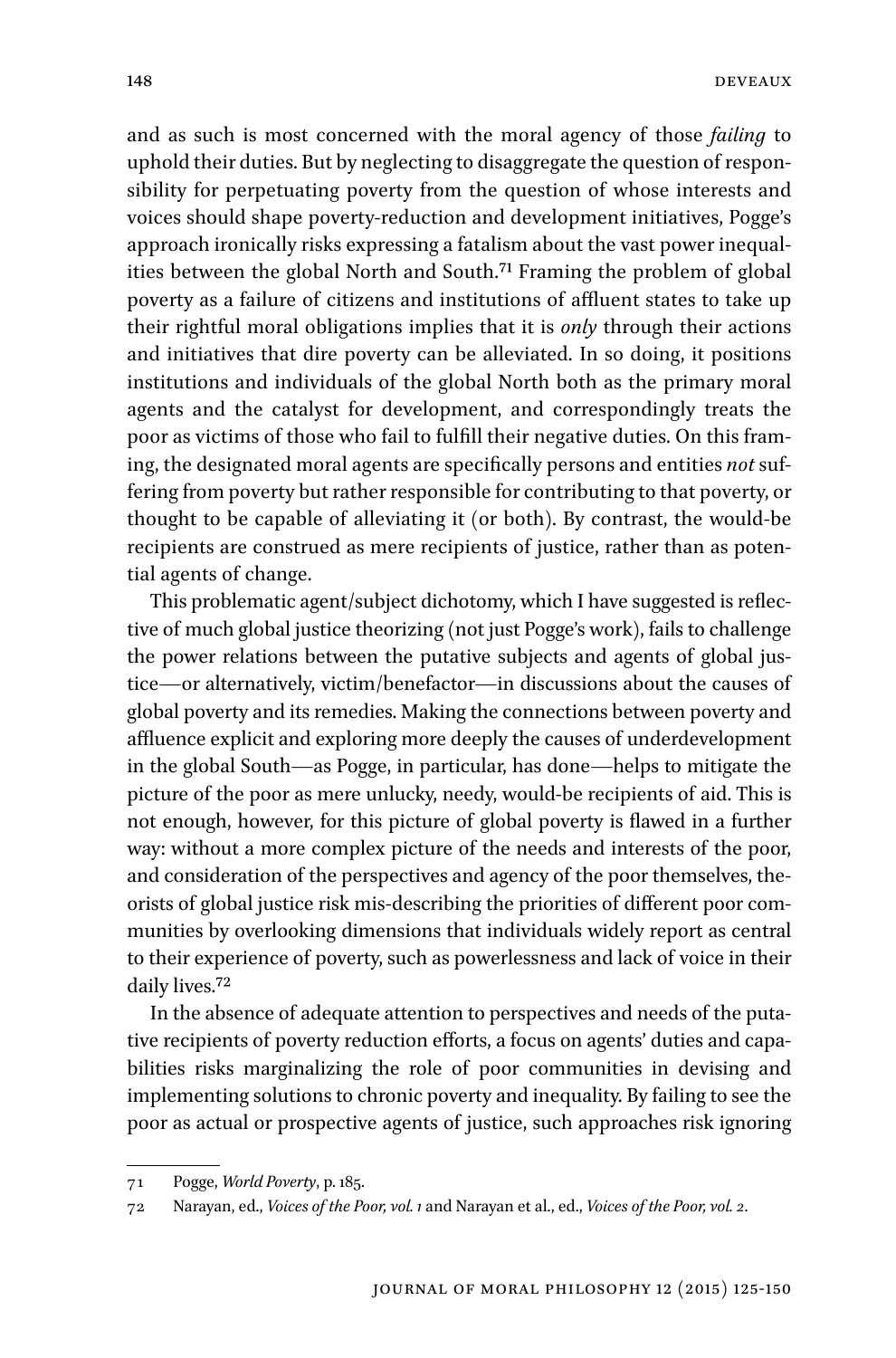the root political causes of, and best remedies for, entrenched poverty. Many development ethicists and practitioners, poverty analysts (including development economists), and civil society activists now agree that development and poverty reduction work better when poor communities play a central role in defining their own needs and priorities, and when the resulting strategies actively engage and develop their capacities. Once we move beyond an over-simple view of poverty as strictly a lack of means of subsistence and come to acknowledge the key demand for social and economic self-determination and empowerment of the poor, it is no longer clear that institutions in the global North are in all instances the best catalysts for economic transformation.

The more complex view of poverty reduction, and expanded account of the agents of change, defended here in no way absolve affluent states from their obligations regarding poverty. Instead, it points to a different and more calibrated set of responsibilities on the part of institutions and individuals in the global North, beyond the familiar anti-poverty solutions of humanitarian aid and top-down development assistance, or even Pogge's prescriptions for global economic reform. These new responsibilities may require, for example, that institutions and individuals in the global North support poor communities' struggles for legal and economic reforms; or they may require that they help to facilitate more effective collaborations between poor communities and local and international ngos. Yet at other times, it may be best if agents in affluent countries step out of the way and refrain from blocking the efforts of poor movements to mobilize on behalf of their own interests. Despite their obvious marginalization, these groups have strived, with some success, to bring about legal and economic reforms that target structures that perpetuate poverty, and global justice theorists ought to recognize these vital contributions.

These proposed amendments to the agent-centered approach suggest a subtle, but I hope significant, reorientation of philosophical thinking about the remedies to poverty and inequality in the global South, one that ultimately aims to clear a space for more critical and skeptical appraisals of growth-led models of development and aid practices tied to neoliberal restructuring (such as privatization and marketization). More broadly, I have suggested that poverty reduction should be embedded within the larger project of poor empowerment, and ultimately, of the dismantling of those structures—legal, cultural, social, as well as economic—that undermine their agency. This more expansive approach to the problems of global poverty and injustice is well complemented by the human rights-based approach to social and economic development that has emerged in recent years as the favored approach by